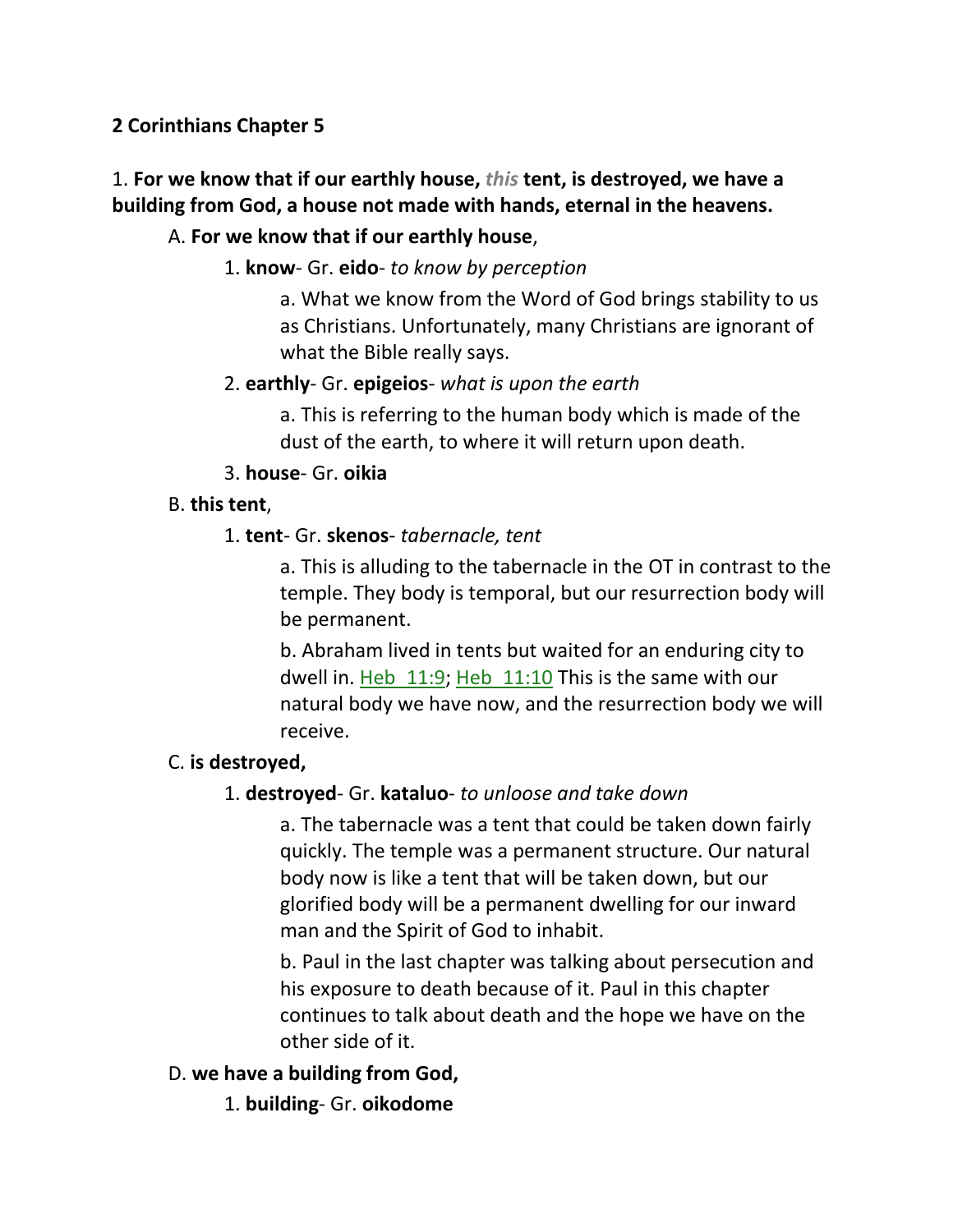a. As a tent and a building differ in quality of construction and permanence, so our natural body differs from our resurrection body.

#### 2. **from God**

a. Our natural body is a by-product of man and woman. Our resurrection body is a product of God alone.

#### E. **a house not made with hands**

#### 1. **house**- Gr. **oikia**

#### 2. **not made with hands**- Gr. **acheiropoietos**

a. Our resurrection body will be made by God undoubtly by speaking it into existence like he did in creation.

### 2. **For in this we groan, earnestly desiring to be clothed with our habitation which is from heaven,**

A. **For in this we groan**,

1. **groan**- Gr. **stenazo**- *to sigh inwardly, groan*

a. In this [our present physical body] we groan. Rom 8:23

B. **earnestly desiring to be clothed with our habitation which is from heaven**

#### 1. **earnestly desiring**- Gr. **epipotheo**- *intense craving*

a. Many Christians are afraid to die and cling to this life most dearly. If you knew what awaited you, you would desire to be there and not here! Php\_1:23

#### 2. **clothed**- Gr. **ependuomai**- *to put on over*

a. Our natural body that dies and is put into the grave will be assimilated into our new resurrection body when the Lord returns. Our corruptible will put on incorruption. 1Co 15:53; 1Co\_15:54

#### 3. **habitation**- Gr. **oiketerion**- *a dwelling place*

a. This speaks of the resurrection body we will receive. We will have a resurrection body that is like Jesus' resurrection body. Phil. 3:21

#### 4. **heaven**- Gr. **ouranos**

a. Here we see our resurrection body is from heaven, but we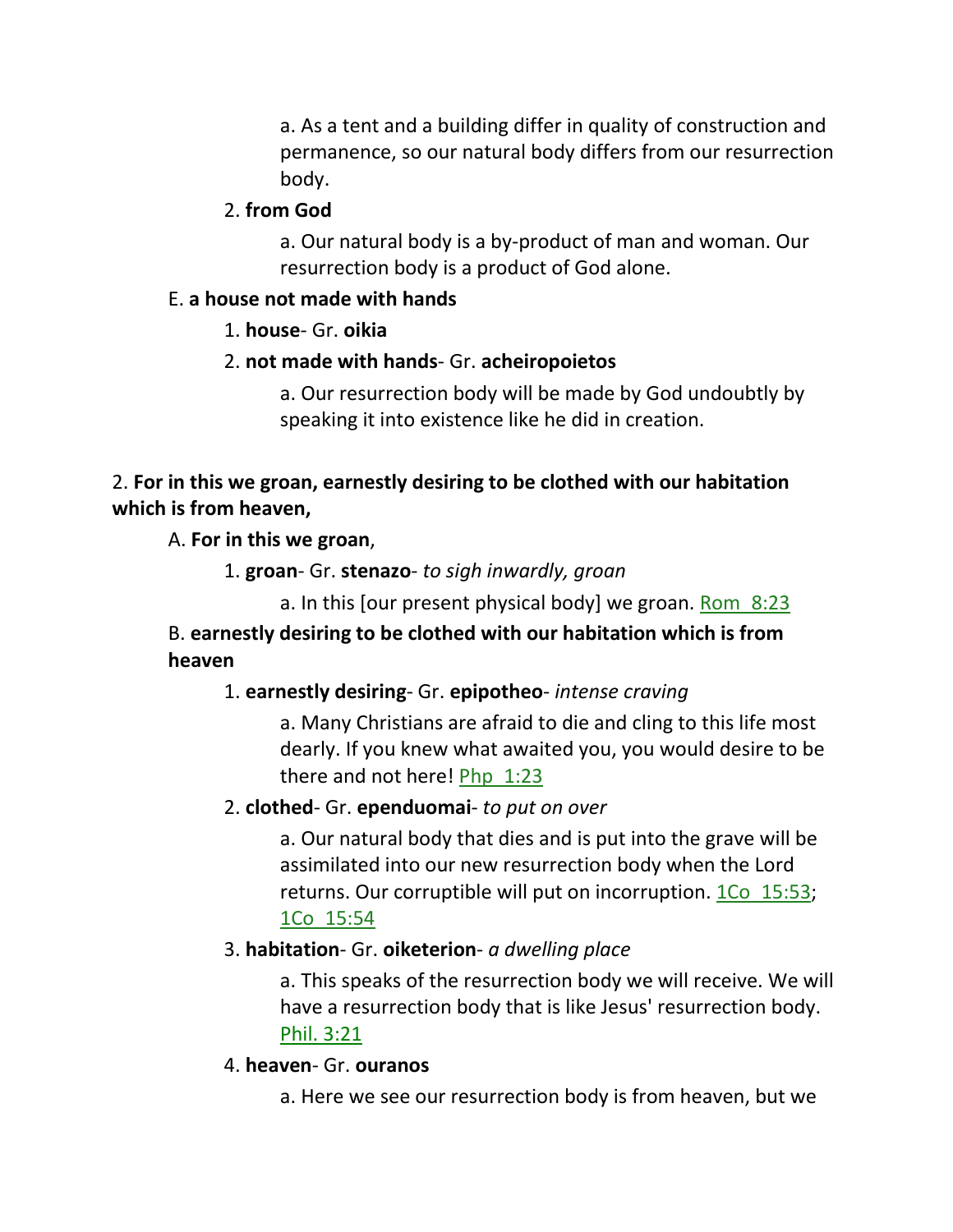know that our natural physical bodies will be resurrected. How is can our resurrection body be from heaven and our natural body in the grave be resurrected? These natural bodies will die and be buried in the earth. God will create for us a spiritual body in heaven, but our natural body will be swallowed up into this new heavenly body when Jesus comes back and the dead are raised. 2 Cor. 5:4

## 3. **If so be that being clothed we shall not be found naked**.

A. **clothed**- Gr. **enduo**

1. With our resurrection body

B. **found**- Gr. **heurisko**

1. No one likes being found naked.

- C. **naked** Gr. **gumnos**
	- 1. Our body is the clothing for our inward man.

# 4. **For we who are in** *this* **tent groan, being burdened, not because we want to be unclothed, but further clothed, that mortality may be swallowed up by life.**

# A. **For we who are in this tent groan**,

### 1. **tent**- Gr. **skenos**

a. Again, this speaks of the transitory nature of our present physical body. It will pass away, and a new permanent body will be given to us.

b. Peter also used the analogy of a tent to speak of his body. 2 Pet. 1:14

2. **groan**- Gr. **stenazo**- *to sigh inwardly, groan*

### B. **being burdened**,

1. **burdened**- Gr. **bareo**- *to be weighted down*

a. Our bodies feel the pressures of this fallen world. This increases with age.

### C. **not because we want to be unclothed**,

### 1. **want-** Gr. **thelo**

2. **unclothed**- Gr. **ekduo**- *to take off*

a. Our inward man was created to be clothed by a body. In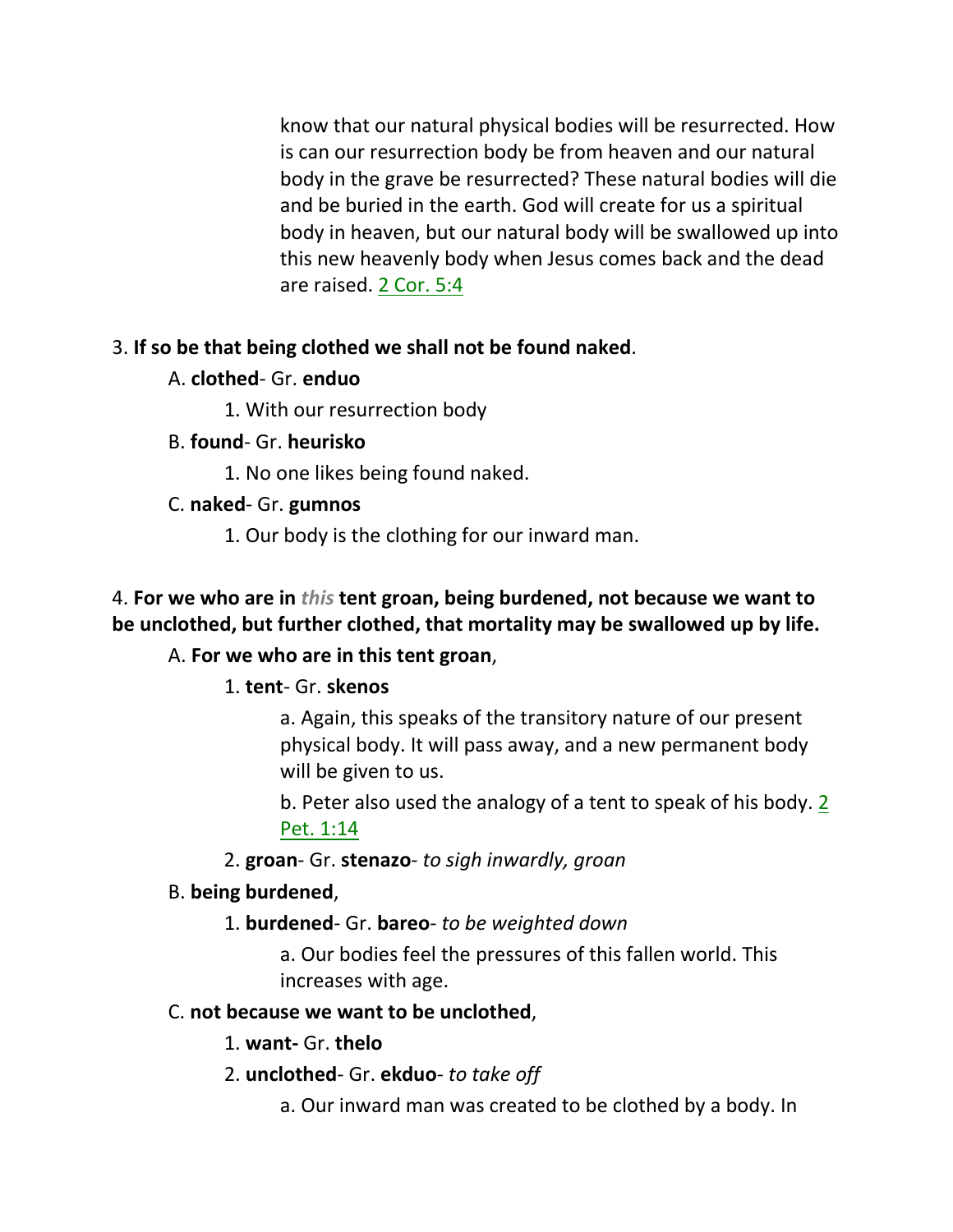heaven we will have a body. We won't float around translucent like Casper the ghost.

- D. **but further clothed**,
	- 1. **clothed** Gr. **ependuomai** *to put on over*
- E. **that mortality may be swallowed up by life**
	- 1. **mortality** Gr. **thnetos**

# 2. **swallowed**- Gr. **katapino**

a. Again, our natural body that is buried in the grave will come out of the grave when Jesus returns and be swallowed up by the new glorified body God gives us from heaven.

# 3. **life**- Gr. **zoe**

a. Our resurrection body will not decay or be subject to death.

b. The life of God will be the life source of our new glorified body. Our new body will not have blood system as our natural body does now. Paul tells us that our glorified body will be fashioned like Jesus' glorified body. Jesus' resurrected body does not have blood in it. Luke 24:39 [Notice Jesus mentions flesh and bones, but not blood]

5. **Now He who has prepared us for this very thing** *is* **God, who also has given us the Spirit as a guarantee.** 

# A. **Now He who has prepared us for this very thing is God,**

# 1. **prepared**- Gr. **katergazomai**- *to carry out to the end*

a. God has prepared us for heaven by redemption, justification, and sanctification, and eventually by glorification which involves a glorified body.

b. God is big on preparation. He never does things last minute or hap-hazard.

# 2. **very thing**

a. The glorification of our body in the eternal state.

# B. **who also has given us the Spirit as a guarantee**

# 1. **given**- Gr. **didomi**

- 2. **Spirit** Gr. **pneuma**
	- a. The Holy Spirit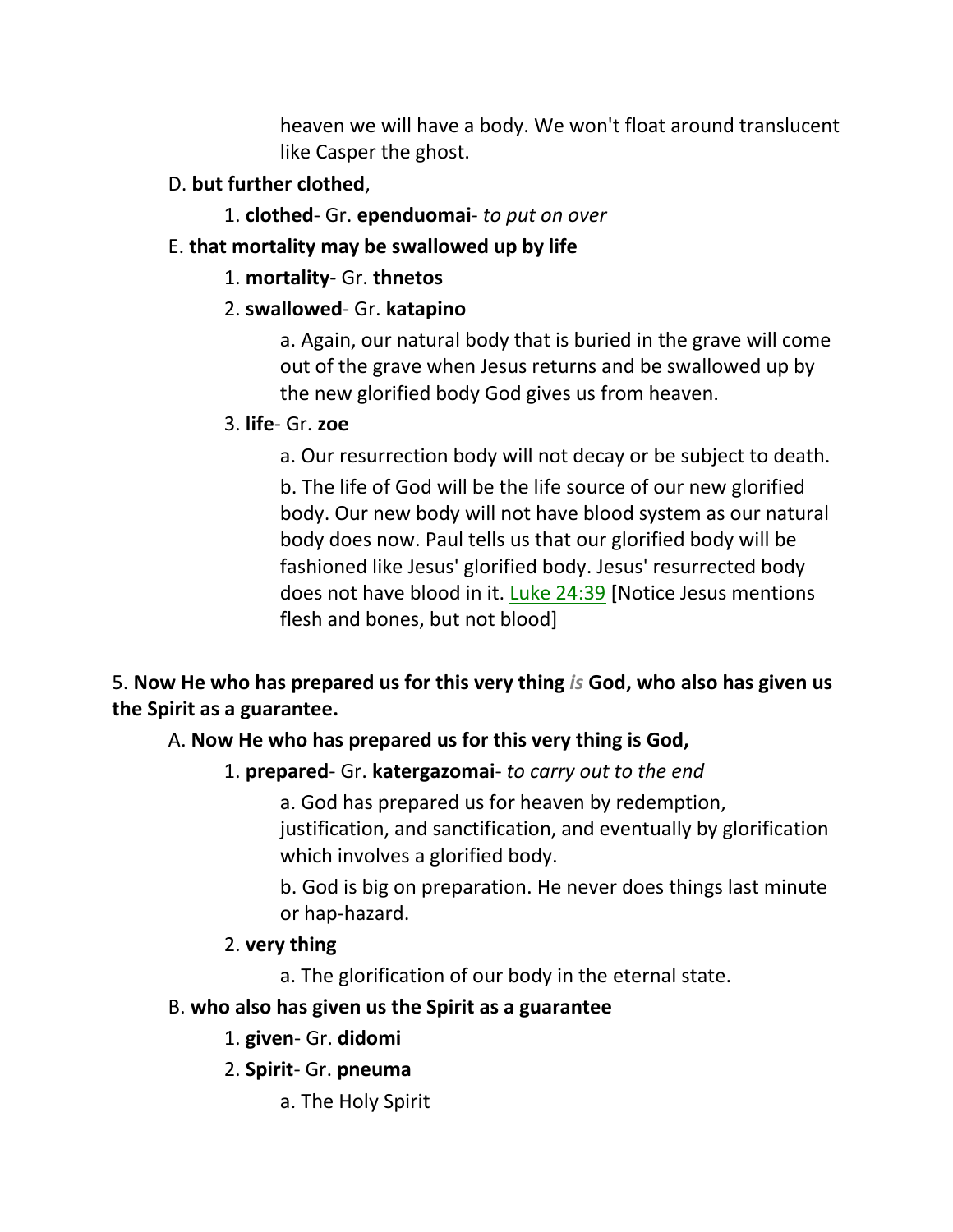3. **guarantee**- Gr. **arrhabon**- *money which in purchases is given as a pledge or downpayment that the full amount will subsequently be paid; deposit, pledge, earnest*

a. A down-payment is a concrete pledge that more is coming, and the object paid for will be collected at a future time. All down-payments were non-refundable. Down-payments were not just a verbal promise. No a down-payment is what I call having "skin in the game". God has serious "skin in the game" when it comes to us. We see this by God sending His Son to die on the cross and Him giving His Holy Spirit as a seal and downpayment on our full redemption.

b. The Holy Spirit given to us in our heart is a down-payment on our glorified state coming- spirit, soul, and body. The fact that down-payments are non-refundable means that if God does not redeem us spirit, soul, and body at His coming this would mean that He would forfeit the Holy Spirit! This is not going to happen folks! Jesus is coming back for us!

c. Also see- 2 Cor. 1:22, Eph. 1:14- The earnest of the Spirit is mentioned three times in the New Testament. The number 3 is the number of redemption through Jesus Christ. The giving the earnest of the Spirit is the sign and seal that we have been redeemed by the blood of Jesus.

6. **So** *we are* **always confident, knowing that while we are at home in the body we are absent from the Lord.**

### A. **So we are always confident,**

1. **confident**- Gr. **tharreo**- *to be of good courage, be of good cheer, bold*

a. Confidence in the Christian life comes by knowing the Word of God.

B. **knowing that while we are at home in the body we are absent from the Lord**

1. **knowing**- Gr. **eido**

a. What we know from the Word produces confidence and stability in the Christian life.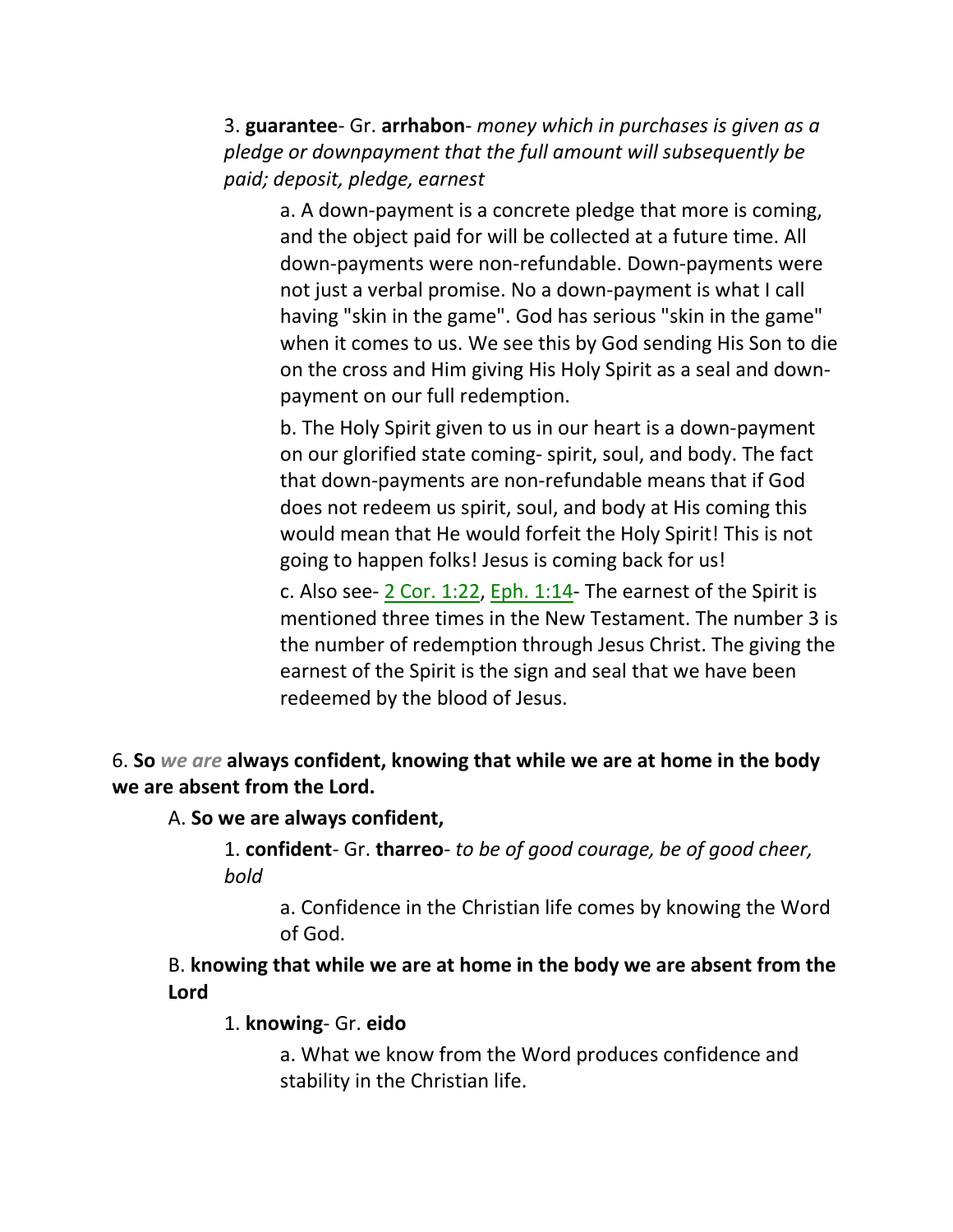- 2**. home** Gr. **endemeo** *stay at home*
- 3. **body** Gr. **soma**

### 4. **absent**- Gr. **ekdemeo**- *to be out of the house*

a. This means we are not where Jesus is right now in His glorified body at the right hand of the Father.

b. However, Jesus said He would be with us always. Matt. 28:20 The Lord's presence is with us through His Spirit. One day we will be where the glorified Jesus is which is heaven.

## 5. **Lord**- Gr. **kurios**

a. This is the Lord Jesus

b. Jesus promised to return to get us and take us to where He is. Joh\_14:3

# 7. **For we walk by faith, not by sight.**

# A. **For we walk by faith**,

## 1. **walk**- Gr. **peripateo**

a. There is no such thing scripturally called, "the leap of faith". The world uses this term, but it is not found in the Bible. The Bible says we are called to the walk of faith. That means we must follow God by faith step by step. As the will of God is illuminated to us by the Word and Spirit then we are to walk in the light we have and more will be given.

b. In terms of our ministries we are called to run our race, but when it comes to faith, we are to walk it out step by step trusting God.

### 2. **faith**- Gr. **pistis**- *firm persuasion*

1. Faith is a firm persuasion based upon hearing God's Word.

### B. **not by sight**

# 1. **sight**- Gr. **eidos**

a. A hallmark of Christian maturity is when you move from living and acting based on what you see, feel, think and hear in the natural from living and acting based on what God's Word says. 2Co\_4:18 God's Word is eternal truth, the natural world is the realm of facts. Facts will never change the truth, but the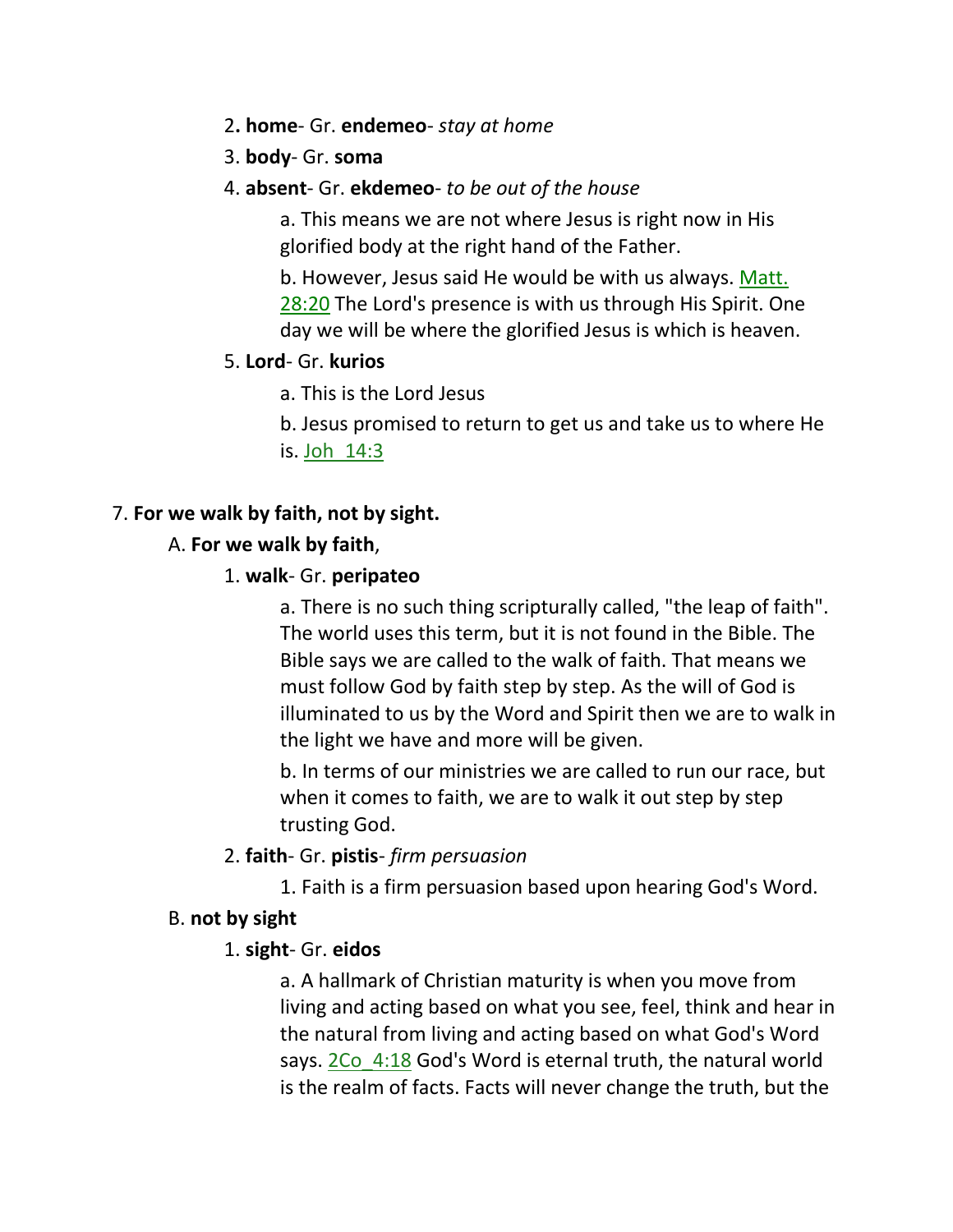truth can and will change the facts!

b. Religious faith believes based upon seeing. Mar 15:32 This is the Doubting Thomas kind of faith. Joh 20:29 Bible faith first believes and then sees. John 11:40

# 8. **We are confident, yes, well pleased rather to be absent from the body and to be present with the Lord.**

# A. **We are confident,**

1. **confident**- Gr. **tharrheo**- *to be bold, have courage*

a. Many Christians are afraid to die. The more we have proper knowledge of the Word of God we can have boldness and courage in facing death.

b. Many Christians fear judgment when they die. Fear has torment. Those that fear have not been perfected in love. Perfect love casts out fear. We can have boldness in the day of Judgment, because as He is now, so are we in this present world now! 1 John 4:17

### B. **yes,**

# C. **well pleased to be absent from the body and to be present with the Lord**

# 1. **well pleased**- Gr. **eudokeo**- *to seem good, good pleasure*

a. Most Christians dread death. They want to cling to this life. If they only knew what awaited them on the other side, they would be well pleased to be there.

b. Paul had a great desire to depart and be with Christ. Php\_1:23

# 2. **absent**- Gr. **ekdemeo**- *away from home*

# 3. **body**- Gr. **soma**

a. For the spirit and soul to be absent from the body speaks of natural death. Jas\_2:26

### 4. **present**- Gr. **endemeo**- *to be in residence*

### 5. **Lord**- Gr. **kurios**

a. The Lord Jesus in His resurrected form in heaven.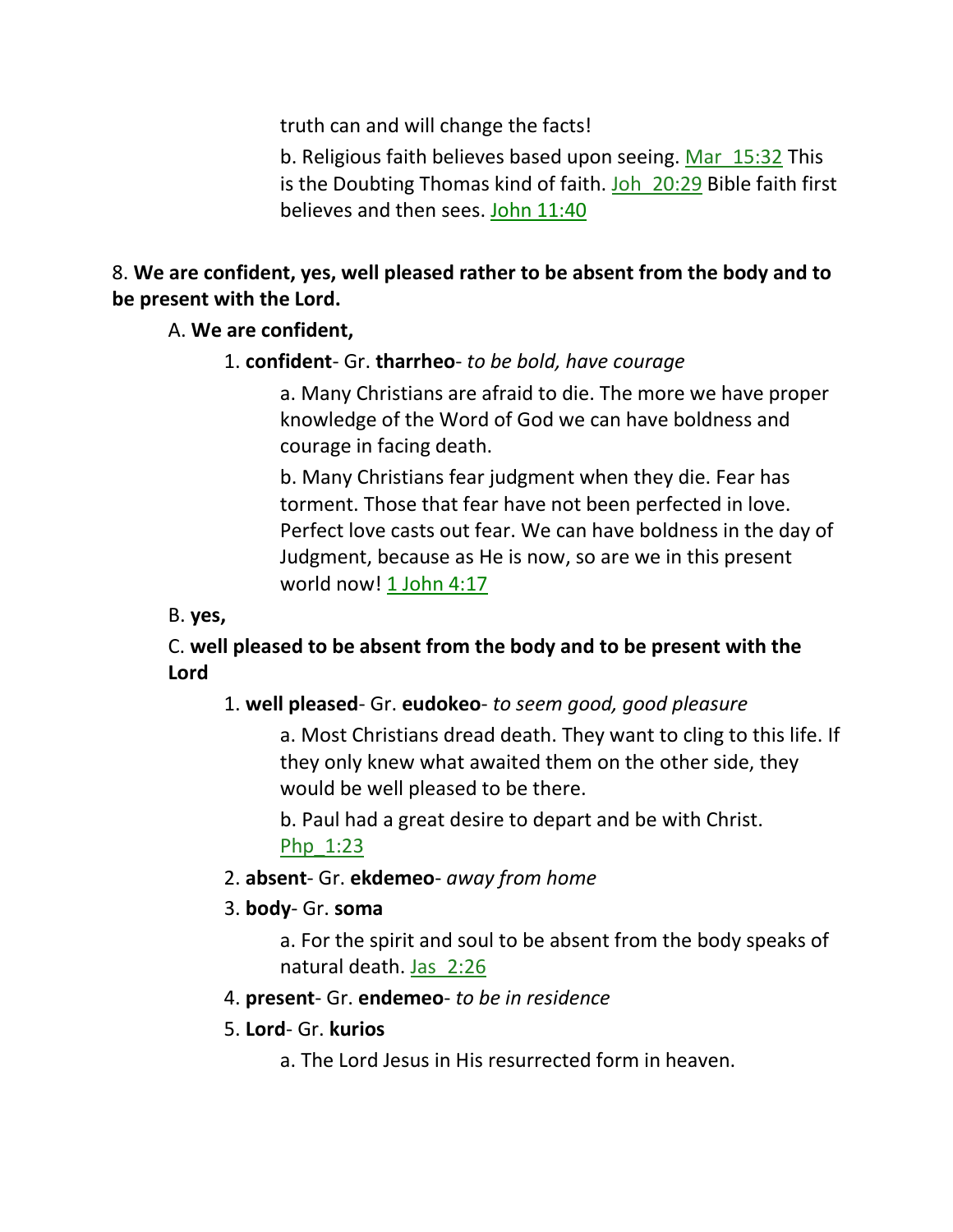9. **Therefore we make it our aim, whether present or absent, to be well pleasing to Him.** 

#### A. **Therefore we make it our aim,**

1. **make it our aim**- Gr. **philotimeomai**- *to be ambitious of honor; by impl. to exert one's self to accomplish a thing, use one's utmost efforts, endeavor earnestly*

#### B. **whether present or absent,**

#### 1. **present**- Gr. **endemeo**

a. Having died and went to heaven.

#### 2. **absent**- Gr. **ekdemeo**

a. Still living on the earth.

#### C. **to be well pleasing to Him**

#### 1. **well pleasing**- Gr. **eudokeo**

a. In the previous verse, Paul said he was well pleased to be with the Lord. Here is says he wants to be well pleasing to the Lord while away from Him on earth. Before we can live wellpleasing lives to the Lord, we need to be first well pleased to be with the Lord. This speaks of communion with Him. As we delight ourselves in God, then we will find ourselves living a life that is delighting to the Lord.

b. This verse does not say that Paul aimed to be worthy or acceptable in God sight, but to be well-pleasing. We are made righteous and worthy by faith in Jesus. However, we can walk in the flesh and unbelief and it not please the Lord. When we walk in faith this pleases the Lord. Without faith it is impossible to please Him. Heb. 11:6

c. A child can be accepted by his parents, but not always be well-pleasing to them. We are accepted in the Beloved, but we are not always well-pleasing to Him in our lifestyle. We should make it our aim that the Lord be always well-pleased with us because we are trusting Him.

d. How we walk in a worthy manner befitting our calling and to be well-pleasing to the Lord is by growing in revelation knowledge and wisdom. Col. 1:9-10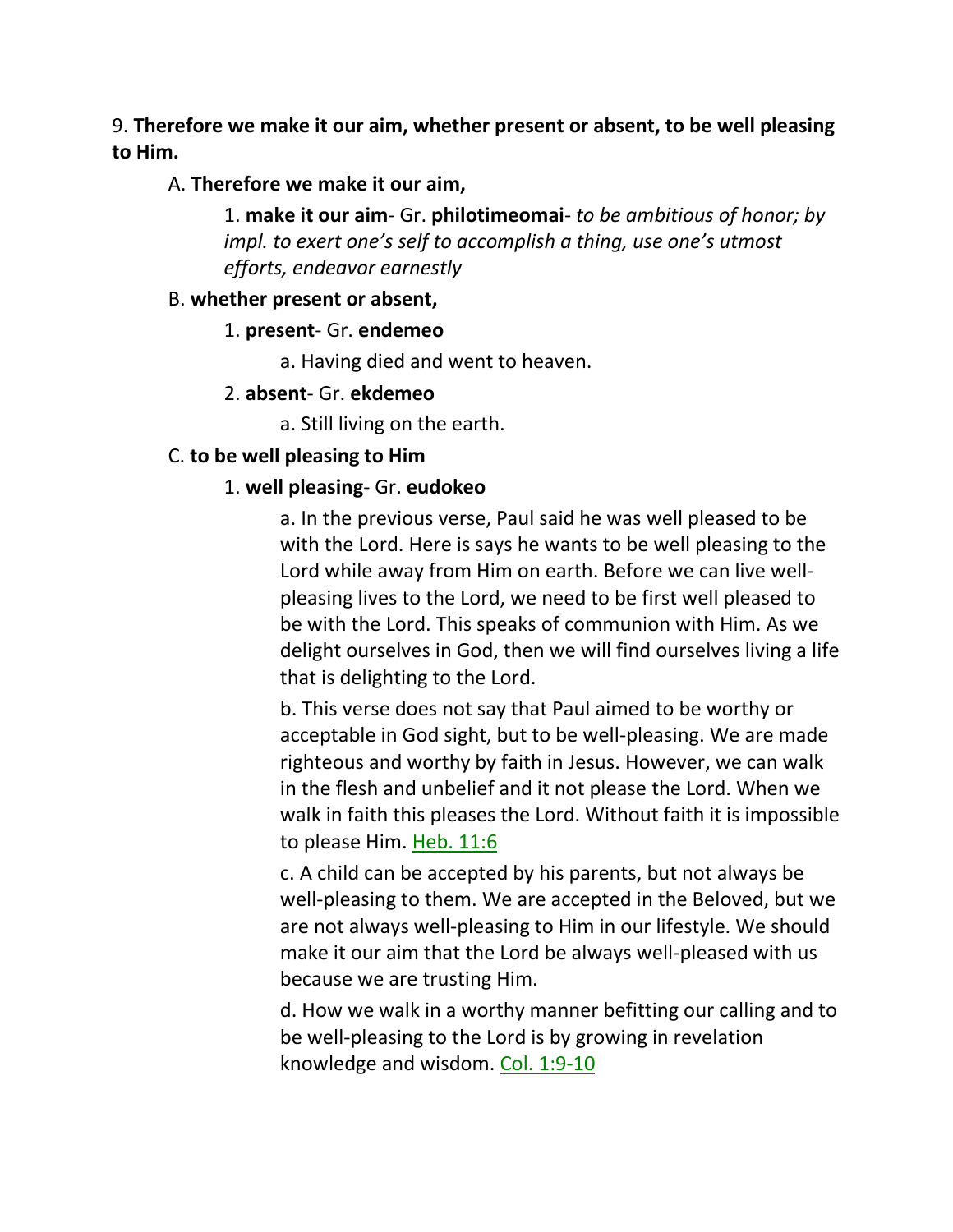10. **For we must all appear before the judgment seat of Christ, that each one may receive the things** *done* **in the body, according to what he has done, whether good or bad.**

#### A. **For we must all appear before the judgment seat of Christ,**

1. **we**

a. We speaks of all Christians. Paul includes himself in the group.

2. **all**

a. No one will be left out. There are no super dupers that will get out of being accountable for their actions before the Lord. There are also no insignificants that the Lord will forget about.

### 3. **appear**- Gr. **phaneroo**- *to make clear or manifest*

a. All facades, masks, and masquerades will be stripped away, and we will be seen for who we really were.

b. Not only all our actions, but also all our motives and secret counsels will be exposed before the Lord.  $1$  Cor.  $4:5$ 

4. **judgment seat**- Gr. **bema**- *a raised place mounted by steps, a step (from bainō), a platform, the seat of the judge,* 

a. *The term "judgment seat" comes from the Greek word bema, which was the platform in Greek towns where orations were made or decisions handed down by rulers (see Mat\_27:19; Act\_12:21; Act\_18:12). It was also the place where the awards were given out to the winners in the annual Olympic Games. This "judgment seat" must not be confused with the Great White Throne from which Christ will judge the wicked (Rev\_20:11-15). Because of the gracious work of Christ on the cross, believers will not face their sins (Joh\_5:24; Rom\_8:1); but we will have to give an account of our works and service for the Lord.* -Warren Wiersbe Commentary

b. The judgment seat of Christ is where our works will be judged, not us. We were judged in Christ at the cross. In 1 Cor. 3:10-15 Paul shows us what will happen on that day. It is a judgment of works and not for the punishment of sins. It is to determine the gain and loss of reward.

c. 1Co 3:10 According to the grace of God which was given to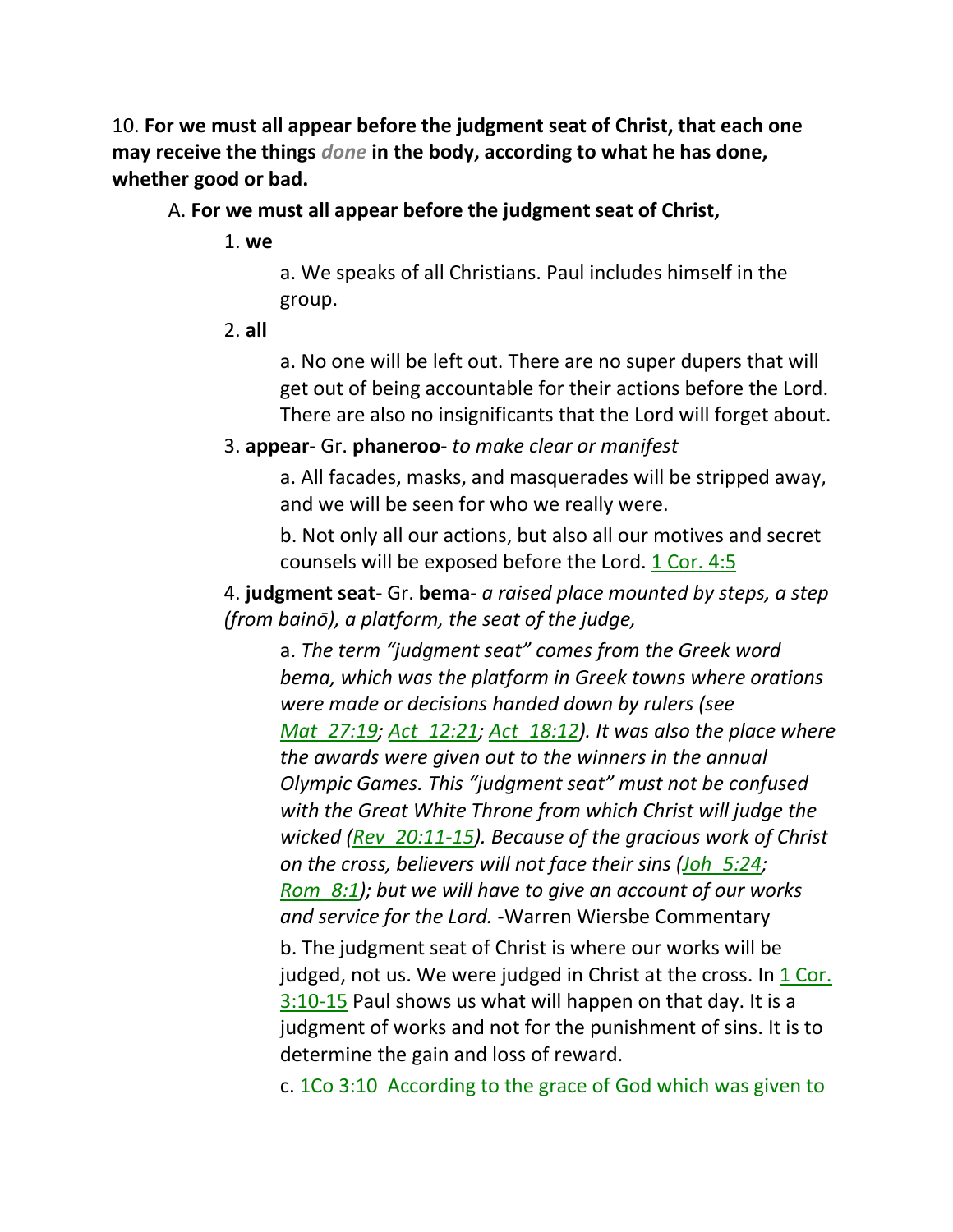me, as a wise master builder I have laid the foundation, and another builds on it. But let each one take heed how he builds on it.

1Co 3:11 For no other foundation can anyone lay than that which is laid, which is Jesus Christ.

1Co 3:12 Now if anyone builds on this foundation *with* gold, silver, precious stones, wood, hay, straw,

1Co 3:13 each one's **work** will become clear; for the Day will declare it, because it will be revealed by fire; and the fire will test each one's **work**, of what sort it is.

1Co 3:14 If anyone's **work** which he has built on *it* endures, he will **receive a reward**.

1Co 3:15 If anyone's **work** is burned, **he will suffer loss**; but **he himself will be saved**, yet so as through fire.

d. The Judgment Seat of Christ is mentioned three times. Rom. 14:10, 1 Cor. 3:10-15, 2 Cor. 5:10 Three is the number or redemption. This Judgment is for the redeemed. The unredeemed will be judged at the Great White Throne Judgment after the Millennium. Rev. 20:11-15

#### 5. **Christ**- Gr. **christos**- *the anointed one*

a. All judgment of mankind has been given to the Son, Jesus Christ. Joh\_5:22, Act\_17:31

#### B. **that each one may receive the things done in the body,**

#### 1. **each one**

a. Paul is stressing that no one gets a pass on having their works judged. He says, "we", "all", "each one".

2. **receive**- Gr. **kolumbao**- *to carry, bear, bring to, to carry away for one's self, to carry off what is one's own, to bring back*

a. This is the gain or loss of reward.

#### 3. **body**- Gr. **soma**

a. What we do with our body matters. Gnostics in the time of Paul said that spirit and physical matter never had anything to do with each other and what was done by the body had not bearing at all spiritually. This is false. What we do with our body and eternal significance spiritually. If we live a fleshly life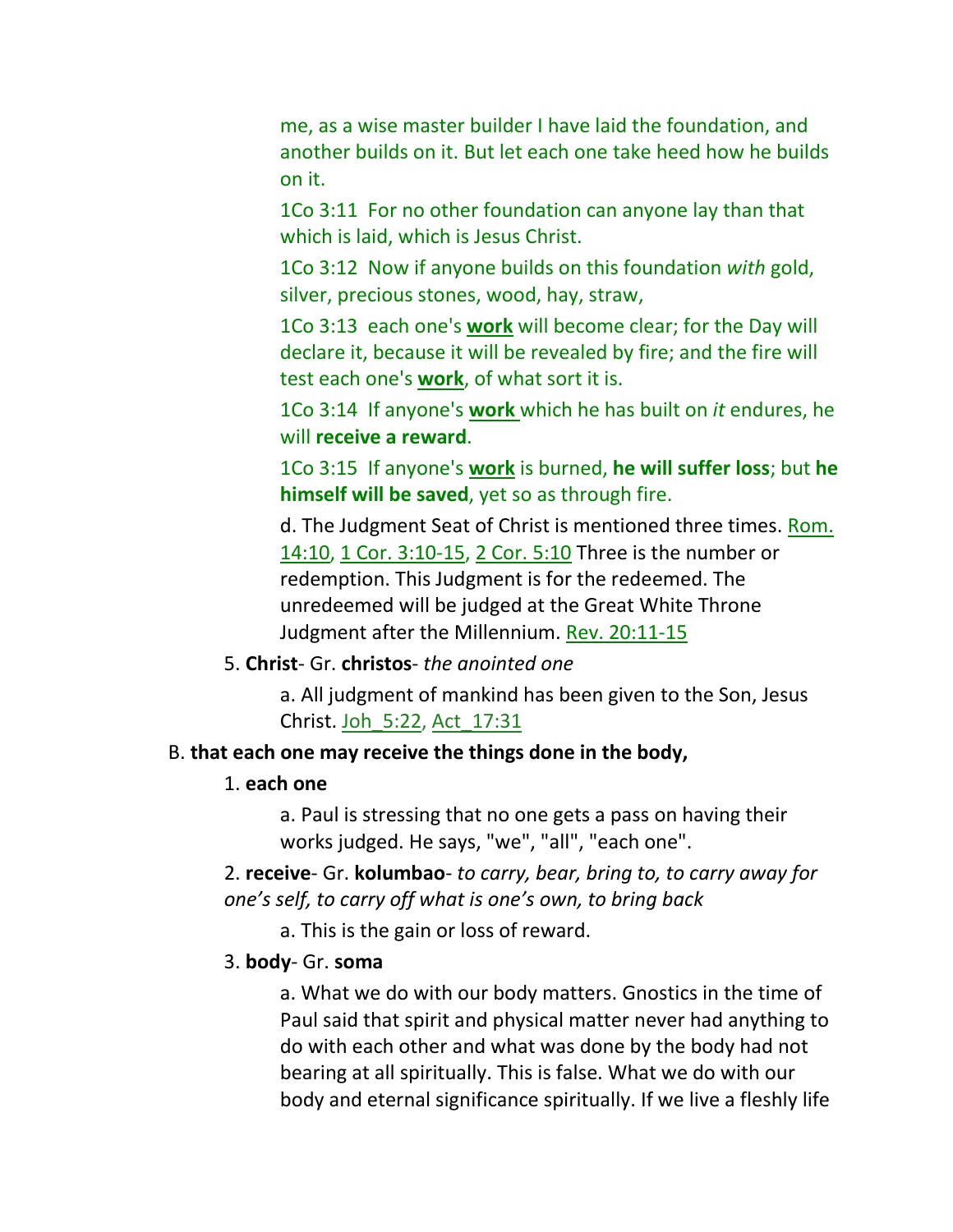that causes an unbeliever to stumble and reject Christ because of it, then there is an eternal spiritual result.

b. What we do horizontally in the natural has an impact both for this time and eternity.

# C. **according to what he has done,**

#### 1. **done**- Gr. **prasso**- *to exercise, practice, to be busy with, carry on*

a. God records all we do in books. Rev. 20:12 [This verse refers to the works of unbelievers, but I believe the works of believers are also recorded in books.]

#### D. **whether good or bad**

#### 1. **good**- Gr. **agathos**- *of a good nature*

a. What is done by faith and by the Spirit.

2. **bad**- Gr. **kakos**- *of a bad nature*

a. What is done in unbelief and in the flesh.

## 11. **Knowing, therefore, the terror of the Lord, we persuade men; but we are well known to God, and I also trust are well known in your consciences.**

A. **Knowing**- Gr. **eido**- *to know by perception*

### B. **therefore**,

1. Paul just brought up the Judgment Seat of Christ, but there will also be a judgment for unbelievers at the Great White Throne Judgment. In both judgments people will have their works judged. Believers will have Jesus as their foundation and will be the reason they are saved. The judgment of works is for the gaining or loss of reward. Unbelievers will have no foundation to stand on when their works are judged, and they will be found inadequate to earn salvation. Their names will not be in the Lamb's Book of Life. They will trust in their own works to save them but will realize this hopeless.

#### C. **the terror of the Lord**,

#### 1. **terror**- Gr. **phobos**- *fear, reverence, awe*

a. Many people only see the love and goodness of God. We need to behold both the goodness and severity of God. Goodness to those who believe, severity to those who reject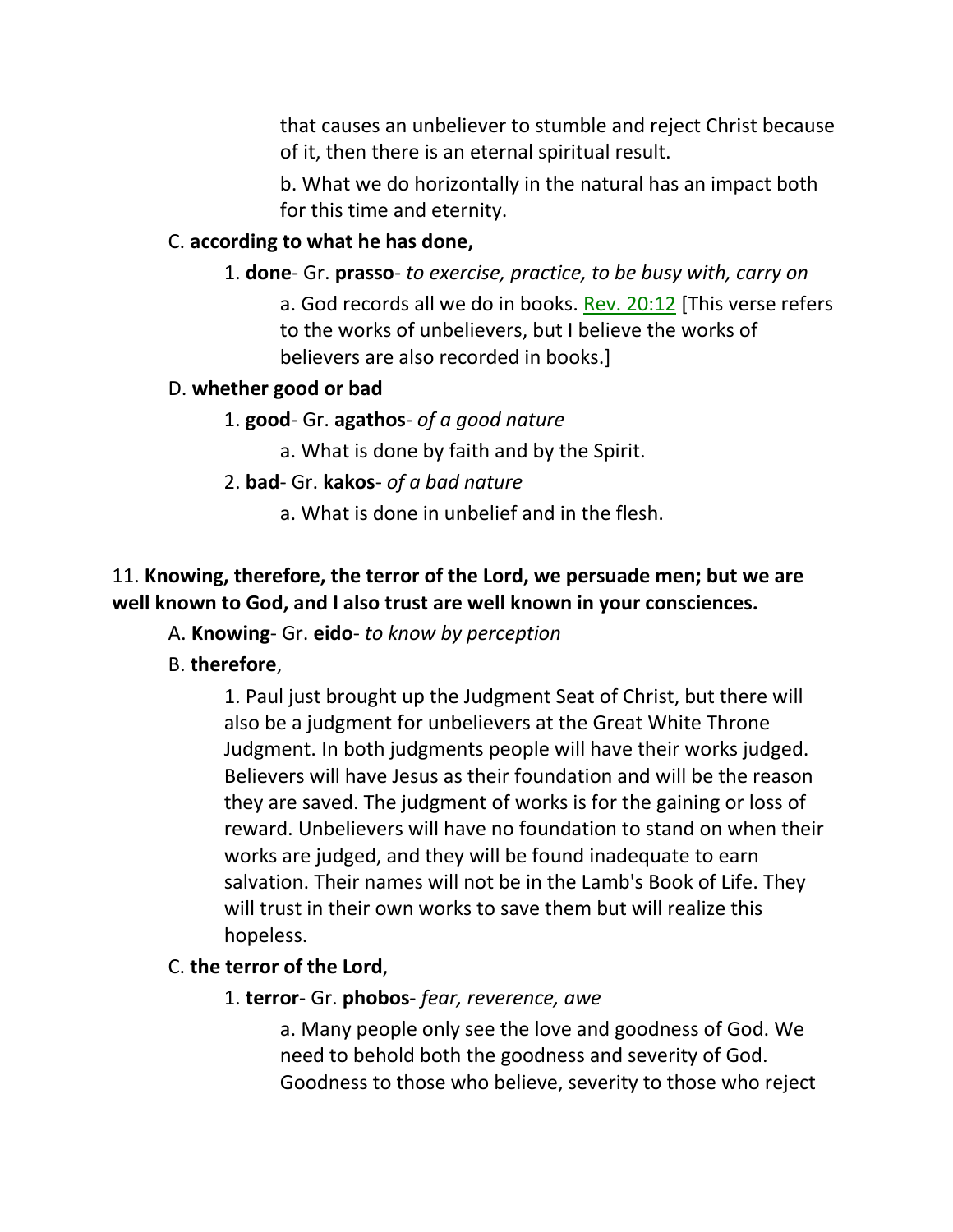#### Jesus. Rom. 11:22, Mat 10:28

b. God is a consuming fire. Heb. 12:29

### 2. **Lord**- Gr. **kurios**

### D. **we persuade men**,

## 1. **persuade**- Gr. **peitho**

- a. This is by sharing the gospel of Christ with them.
- b. Some will be persuaded, and others will not be. Acts 26:28

# 2. **men**- Gr. **anthropos**

a. This is speaking of unbelievers. If they reject the sacrifice of Jesus and His offer of forgiveness then they will be left to be judged by their own works for salvation. This thought is terror! You don't want to be caught on judgment day without faith in Jesus! Your works would have to be completely perfect to be saved by them. All have sinned and have fallen short of the glory of God. God does not grade on a curve. His standard is absolute perfection. That is why it is important to receive Jesus who lived and perfect life in our place.

b. Believers will not be judged for their sin, but unbelievers will be. They will be judged for one sin. The sin of rejecting Jesus as Savior. This is an unforgivable sin that has eternal consequences. To reject Jesus means you will be judged eternally in hell. This should produce terror in those who don't know Jesus. Some will be saved by the goodness and love of God, but some are saved by fear and the terror that awaits them if they shun Jesus. Jud\_1:23

# E. **but we are well known to God**,

1. **we**

a. We apostles in particular and we believers in general.

# 2. **well known**- Gr. **phaneroo-** *made clear or manifest*

a. God knows those who are His. 2 Tim. 2:19 However, with regards to unbelievers God has never knew them. Matt. 7:23

b. No creature is hidden from God sight and penetrating gaze. Heb. 4:13

3. **God**- Gr. **theos**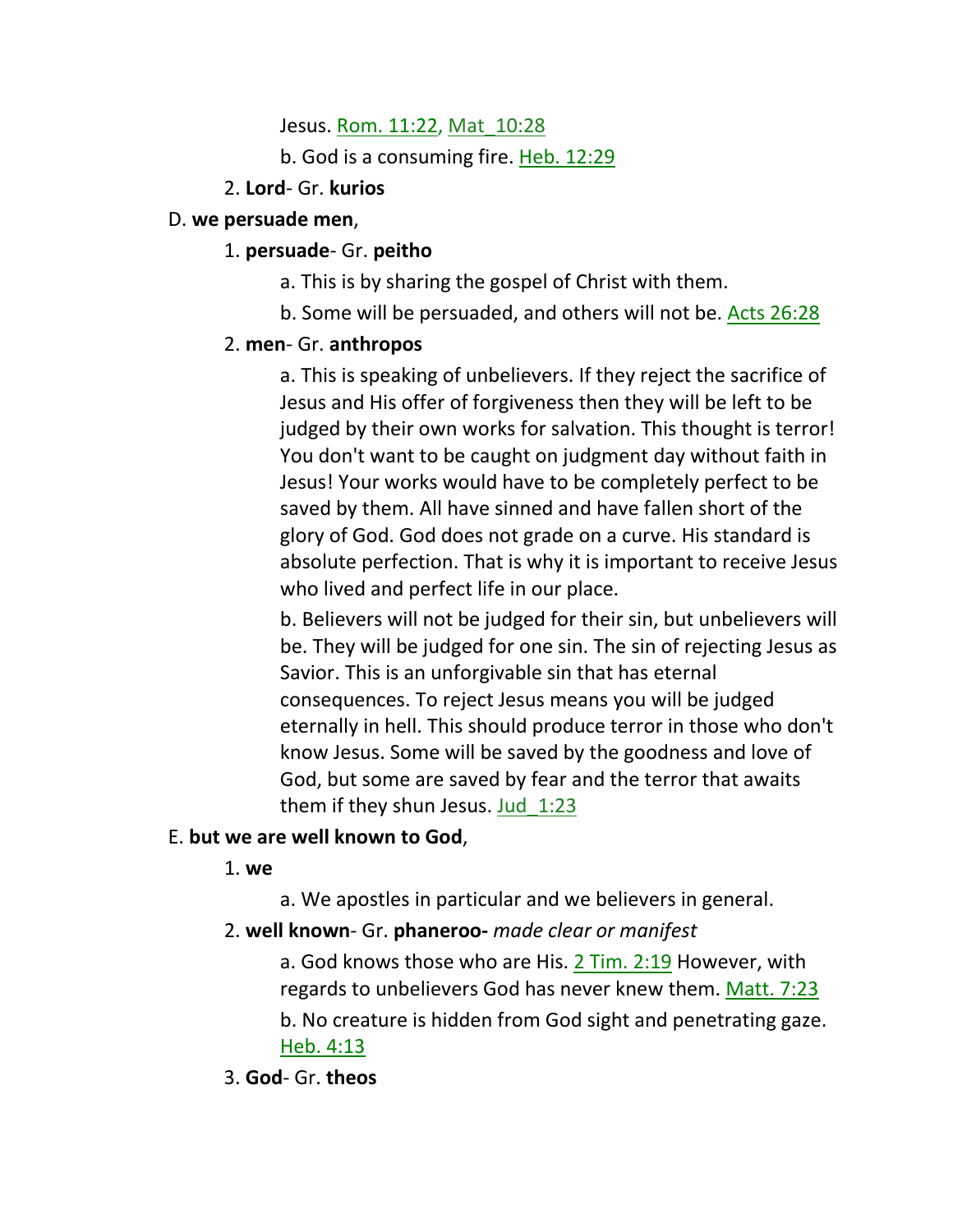## F. **and I also trust are well know in your consciences**

# 1. **trust**- Gr. **elpizo**- *confident expectation of good*

a. Paul expected good from people and believed the best in them. This is an important key to make it in the ministry. There are a lot of cynical and bitter ministers today that only see the bad in people and expect the worst.

## 2. **well know**- Gr. **phaneroo**

## 3. **consciences**- Gr. **suneidesis**

a. There were some false teachers spreading lies about Paul and his team. He is saying here that you really know better down in your heart. Those lies just don't set right down deep in your heart.

12. **For we do not commend ourselves again to you, but give you opportunity to boast on our behalf, that you may have** *an answer* **for those who boast in appearance and not in heart.** 

# A. **For we commend not ourselves again unto you,**

### 1. **commend**- Gr. **sunistao**- *presenting or introducing*

a. Paul did not need to re-introduced to the Corinthians. He was well known to them. A false version of Paul was being spread by false teachers.

### 2. **again**

a. Paul had previously lived among them and they both saw and heard him over a long period of time. His life was well attested.

### B. **but give you opportunity to boast on our behalf,**

1. **give opportunity**- Gr. **didomi aphorme**- *give a base of operations, starting point to move forward*

### 2. **boast**- Gr. **kauchema**

a. I have heard a minister say it is wrong to say you are proud of someone you love. Here we see it is ok to boast in people you love. That is the same as saying you are proud of them. This is not a selfish pride, but a pride in what God has done in and through them.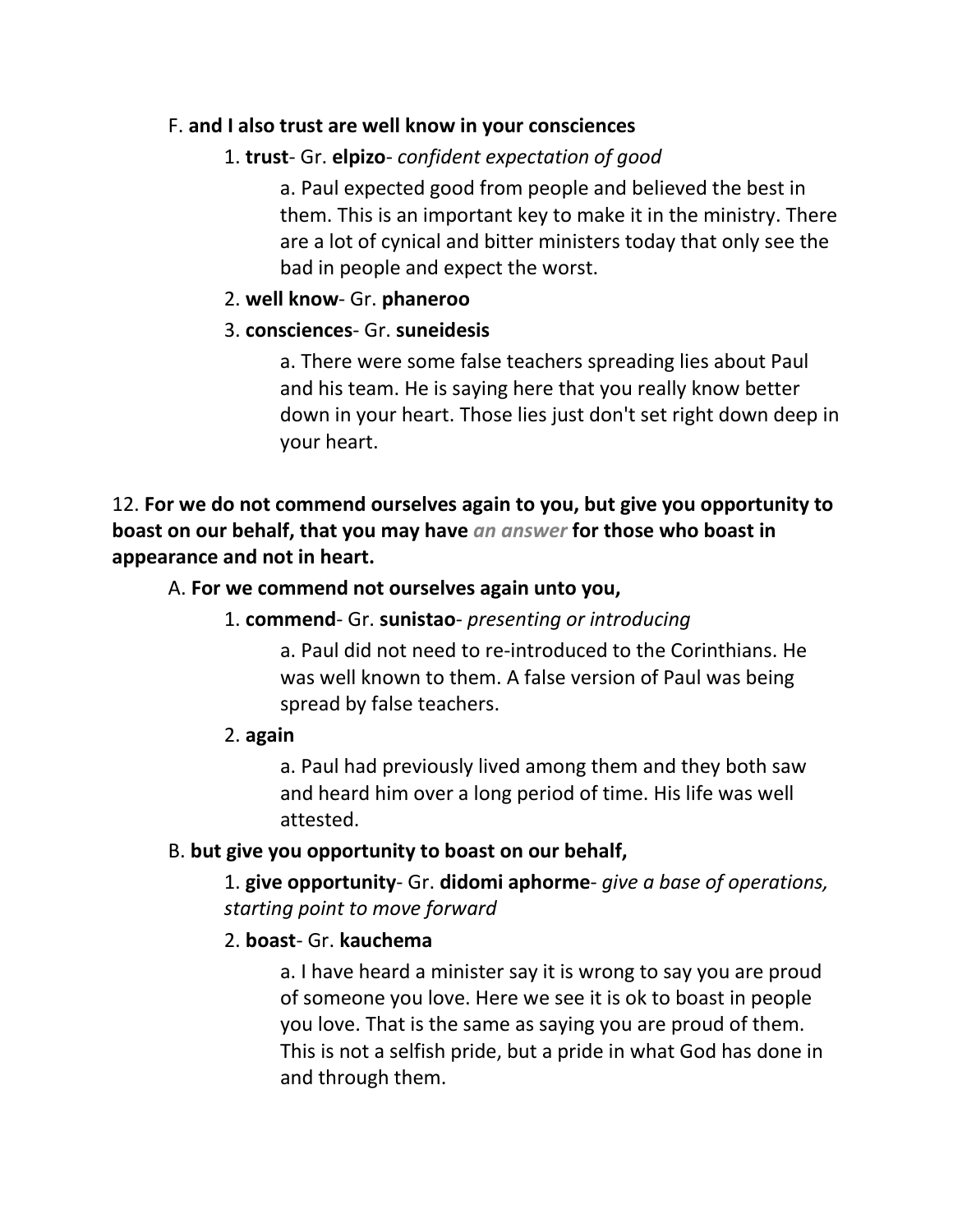# C. **that you may have an answer for those who boast in appearance and not in heart**

### 1. **answer**- not in Greek- omit

a. This is not in the Greek, but implied.

## 2. **boast**- Gr. **kauchema**

a. *These are the false teachers in Corinth. Probably they boasted of their rank, their eloquence, their talents, their external advantages; but not in the qualities of the heart - in sincerity, honesty, real love for souls. -*Barnes Commentary

# 3. **appearance**- Gr. **prosopon**- *the face, appearance, presence of*

### 4. **heart**- Gr. **kardia**

a. Man looks upon the outward appearance, but God looks at the heart. 1Sa\_16:7

13. **For if we are beside ourselves,** *it is* **for God; or if we are of sound mind,** *it is* **for you.** 

### A. **For if we are beside ourselves**,

1. **beside ourselves**- Gr. **existemi-** *to throw out of position, displace, to be out of one's mind, besides one's self, insane*

a. No doubt this was one of the things the false teachers were saying about Paul. They said he was deranged and out of his mind.

b. Unfortunately, there are times you will have to endure being slandered in the ministry. They slandered Jesus in His ministry and they will slander you. They called Jesus a glutton and drunkard. People also claimed Jesus was out of his mind. Mar\_3:21

### B. **it is for God,**

1. When David danced before the Lord with all of his might, just wearing a linen cloth, he was judged as being out of his mind. He was out of his mind for the Lord.

2. Sometimes you need to get out of your mind and into the Lord!

### C. **or if we are of sound mind**,

1. **sound mind**- Gr. **sophroneo**- *to be of a sound mind, be in one's*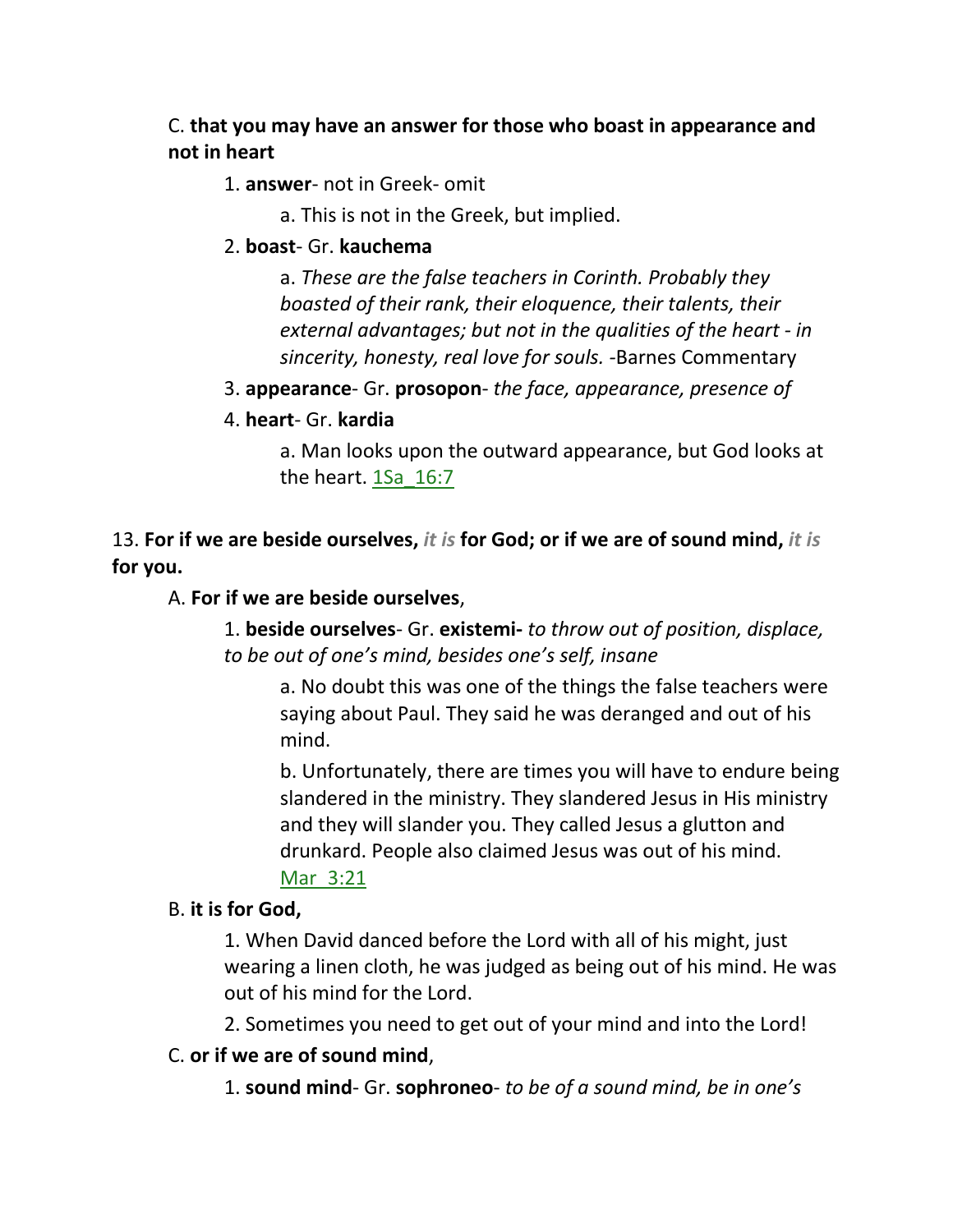*right mind, be sane*

a. *What the verse says, in short, is that all of Paul's behavior could be explained in one of two ways: either it was zeal for God, or it was for the welfare of his fellow believers. In both cases, his motives were entirely unselfish. Could his critics say that of themselves?* -Believer's Bible Commentary

D. **it is for you**

# 14. **For the love of Christ compels us, because we judge thus: that if One died for all, then all died;**

## A. **For the love of Christ compels us,**

### 1. **love**- Gr. **agape**

a. This is not speaking of Paul's love for Christ, but Christ's love toward him. We love because we are first loved.

2. **compels**- Gr. **sunecho**- *to hold together, to exercise a constraining influence on*

a. Paul remained in the ministry because the love of God exercised a constraining and maintaining influence on him. In the natural you will feel like you want to quit the ministry. The love of God towards you and other people will hold you together and keep you moving forward.

### B. **because we judge thus;**

### 1. **judge**- Gr. **krino**

a. God's Word is truth, but we each need to personally judge it as truth for ourselves, or it will do us no good.

### C. **that if One died for all,**

1. **One**

a. There is only One person who qualified to die for all of us, and that One person- is Jesus Christ- the God-man.

### 2. **died**- Gr. **apothnesko**

#### 3. **for all**

a. Here we see that Jesus died for all mankind. Calvinism denies this fact and says Jesus only died for a select number of people. This is false and a grievous error. John  $3:16$ ,  $1\overline{1}$   $2:6$ ,  $1$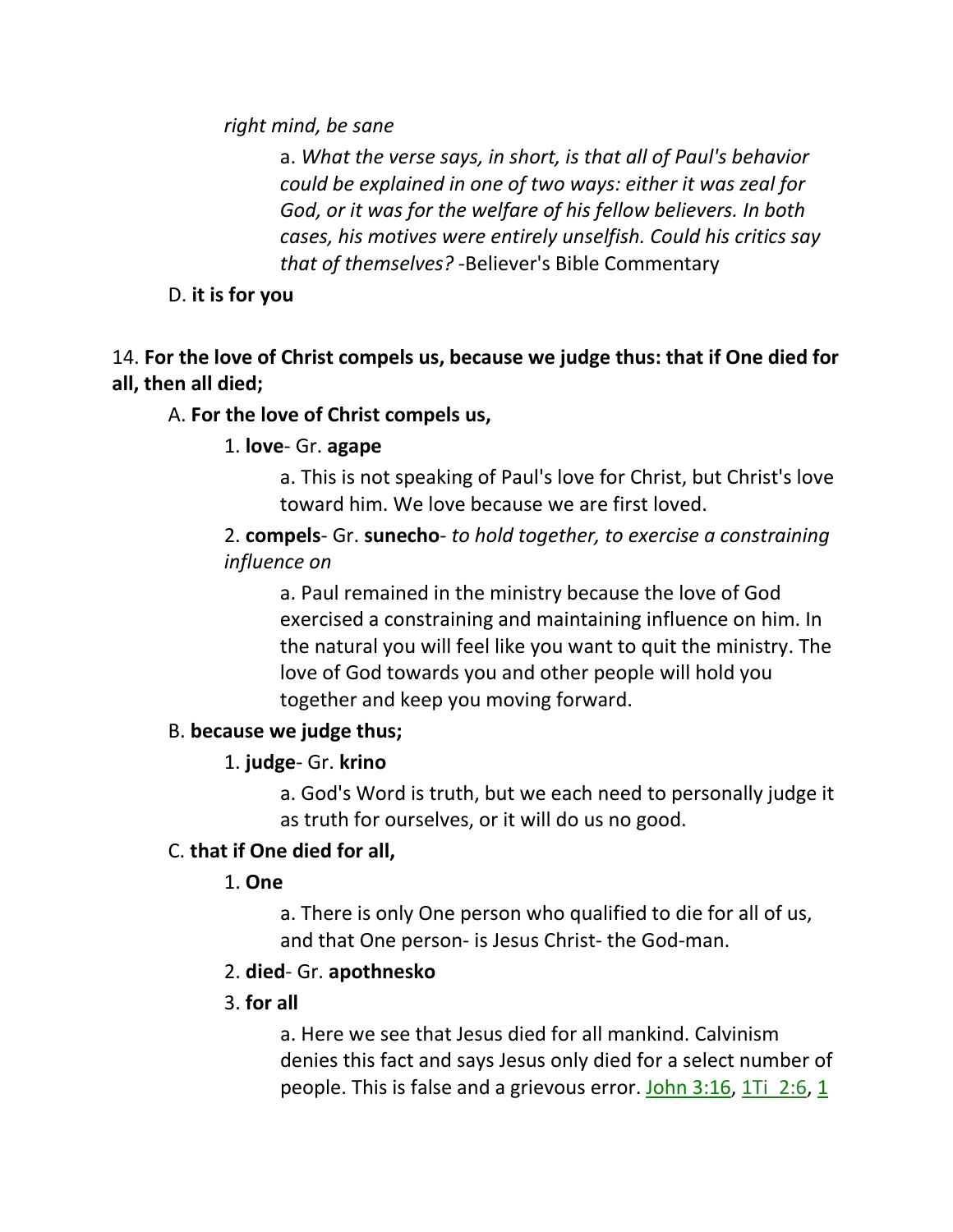## Tim. 4:10, Heb\_2:9, 1Jn\_2:2

b. There is no one out of the reach of the grace and love of God, even the false teachers at Corinth spreading lies about him.

### D. **then all died**

1. **all**

a. Jesus became the covenant representative for all mankind. What happened to Him happened to mankind. When He died, mankind died in Him. Jesus chose to take on this death for mankind. Some teach that since Jesus died for all mankind, and that all died in Him, then naturally when Jesus rose from the dead, all mankind was made alive automatically and saved as well. This is not the case.

b. Jesus chose to become identified [to become identical with] mankind and took our death penalty. No one forced Him to do this. However, when Jesus was raised from the dead, we must choose to identify [become identical with] with the resurrected Jesus by faith. This is not forced on any person to accept. It is a gift to be accepted or rejected. Jesus accepted our death, but and we must in turn accept His offer of life.

c. This verse starts out with the love of Christ. The cornerstone of God's love is choice. God does not force Himself on us. He gives us a choice. Love always gives a choice. If not, this love is corrupted into evil slavery.

15. **and He died for all, that those who live should live no longer for themselves, but for Him who died for them and rose again.** 

A. **and He died for all**,

- 1. **died** Gr. **apothnesko**
- 2. **for all**

a. Again, Jesus died for all of mankind, not just a select number called the elect.

- B. **that those who live should live no longer for themselves,**
	- 1. **live** Gr. **zao**

a. Notice this says **those who live**, not *all that live*. This is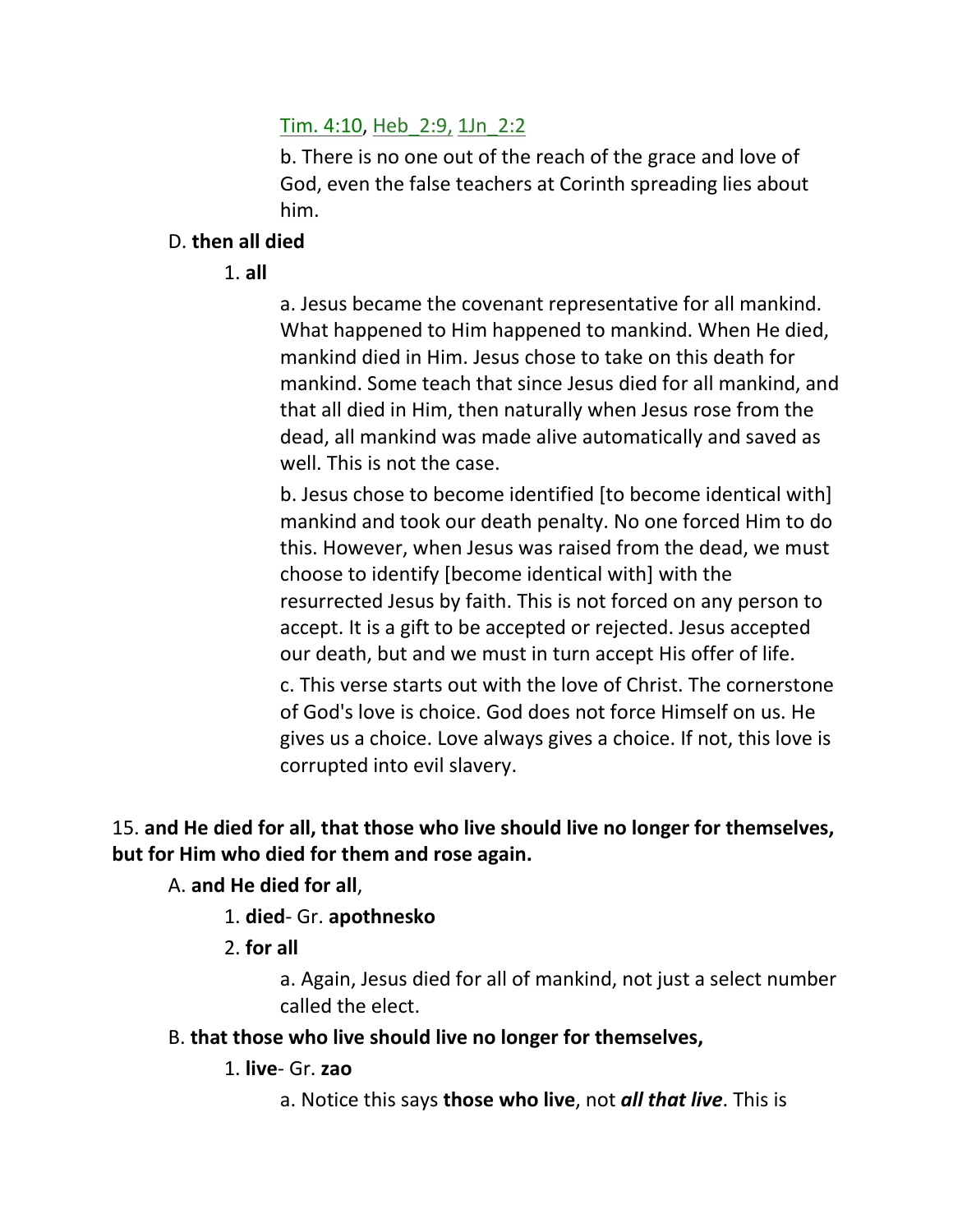speaking of the life of the new birth. Not all are born again. You must be born again by accepting faith in Jesus. If you are not born again, you are not in Christ. 2 Cor. 5:17

b. All mankind died in Christ, but not all of mankind are made alive in Christ. Only those who believe in Jesus are quickened with the life of the new birth.

### 2. **no longer**

a. A believer still has the flesh, even though they have the new life of the new birth. They can live from the Spirit or from the flesh. We no longer have to be dominated by our flesh.

b. Many Christians live their life for themselves instead of for the will of God. They enjoy the vertical benefit side of salvation, but don't like the horizontal responsibility side of it. I call this being SHELLFISH. You are only into yourself.

# C. **but for Him who died for them and rose again**

## 1. **for Him**

a. There is an aspect that we are to live for God, but the vital fact, in order to do this, we must live from Him.

# 2. **died**

# 3. **rose again**- Gr. **egeiro**

a. Jesus died for us, but now that He has risen, He lives for us as our High Priest. Jesus is not a SHELLFISH. He lives for God and to serve us His bride.

16. **Therefore, from now on, we regard no one according to the flesh. Even though we have known Christ according to the flesh, yet now we know** *Him thus* **no longer.** 

# A. **Therefore**,

1. Living for God can only be done when we stop seeing ourselves according to our flesh and see ourselves in Christ in the spirit.

# B. **from now on**,

1. After we have been born again.

# C. **we regard no one according to the flesh**.

1. **flesh**- Gr. **sarx**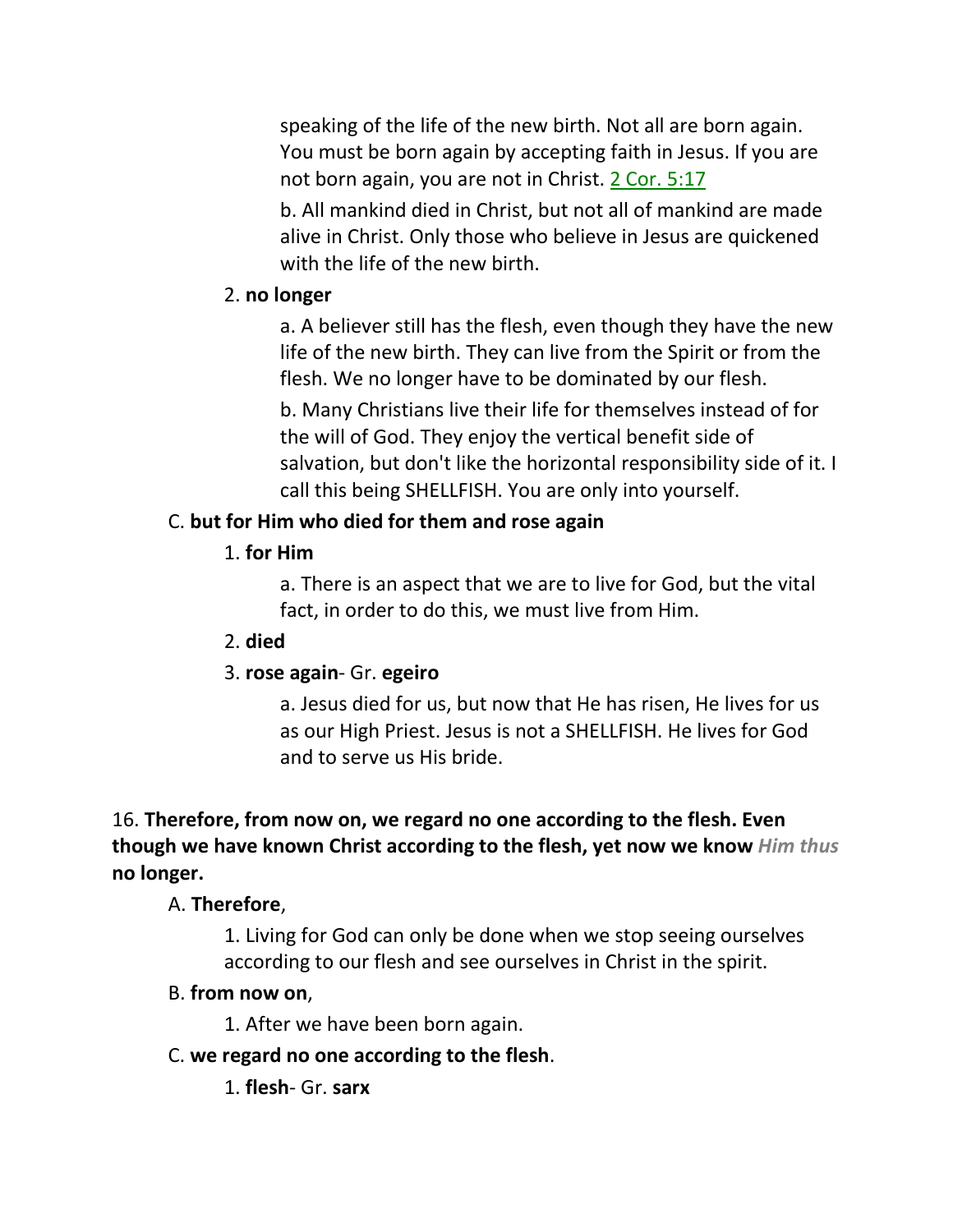a. This is not the sinful nature, but the bodily appearance. Jesus did not have the nature of the flesh.

b. Believers are now new creations in our born-again spirit. We are not the same person we were as a sinner before we got saved. It is tempting to just see people according to their flesh or based upon their unique personalities. However, we need to view them in their new identity in Christ in the spirit.

# D. **Even though we have known Christ according to the flesh**,

# 1. **known**- Gr. **ginosko**- *to know by experience or by relationship*

a. Paul used to be Saul of Tarsus. He was trained up as a Pharisee under Gamaliel. He no doubt had heard of and probably seen Jesus in His earthly ministry.

b. Being a very strict and religious Jew, Paul no doubt was in Jerusalem on the Passover Feast week that Jesus was crucified.

2. **Christ**- Gr. **christos**- *the Anointed One*

# E. **yet now we know Him thus no longer**

1. **know**- Gr. **ginosko**

a. John knew Jesus during His earthly ministry but got a glimpse of Him in his glorified state, and fell before Him as dead.

# 17. **Therefore, if anyone** *is* **in Christ,** *he is* **a new creation; old things have passed away; behold, all things have become new.**

# A. **Therefore**,

1. This is the fourth "therefore" in this chapter. Receiving Jesus Christ will cause many "therefore's" in your life!

# B. **if anyone is in Christ**,

# 1. **in Christ**- Gr. **en christos**

a. Universalists teach that everyone is now in Christ even if you are not be born again or even if they don't know about Jesus. This verse debunks that thought. Here we see that **IF** anyone is **IN CHRIST**, they are a new creation. If everyone is automatically put into Christ, then the word **"IF"** is not necessary here.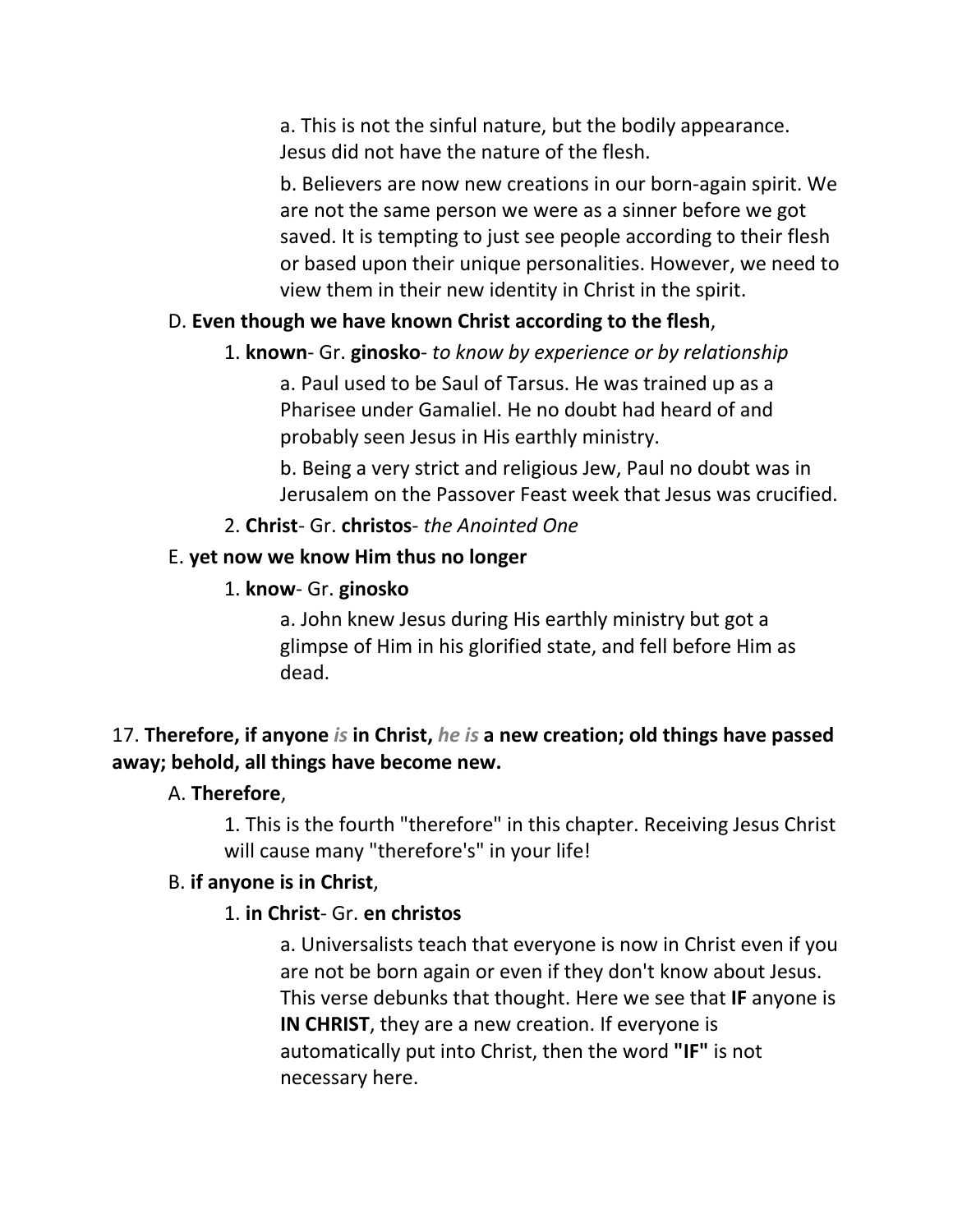b. Unless someone is born again they cannot enter the Kingdom of God. Joh\_3:5

#### C. **he is a new creation**,

#### 1. **new**- Gr. **kainos**- *new in quality and character*

a. A Christian is a new species of being that has never existed before. A Christian has been re-GENE-erated- or in other words they have been re-gened.

### 2. **creation**- Gr. **ktisis**

a. The new creation is purely by God's creation without the aid of man in any way.

### D. **old things have passed away**,

### 1. **old**- Gr. **archaios**

a. The old man and what pertains to him.

## 2. **passed away**- Gr. **parerchomai**- *to pass by*

a. In the natural nothing changed when you got born again. What old things have passed away? It was those things spiritually pertaining to the old man. The old man died with Christ. We are now a new man in Christ.

### E. **behold**- Gr. **idou**

1. How do we behold all things made new, when in the natural nothing changed when we got saved? This is not speaking of seeing with our natural eyes, but we need to behold them with the eyes of our heart through the mirror of the Word of God.

### F. **all things have become new**

- 1. **new** Gr. **kainos**
	- a. This is new spiritually.

# 18. **Now all things** *are* **of God, who has reconciled us to Himself through Jesus Christ, and has given us the ministry of reconciliation,**

# A. **Now all things are of God**,

### 1. **all things**

a. Calvinists will use this verse to substantiate that God controls everything and everything is from God. This is taking scripture out of context. In context, what are the "all things"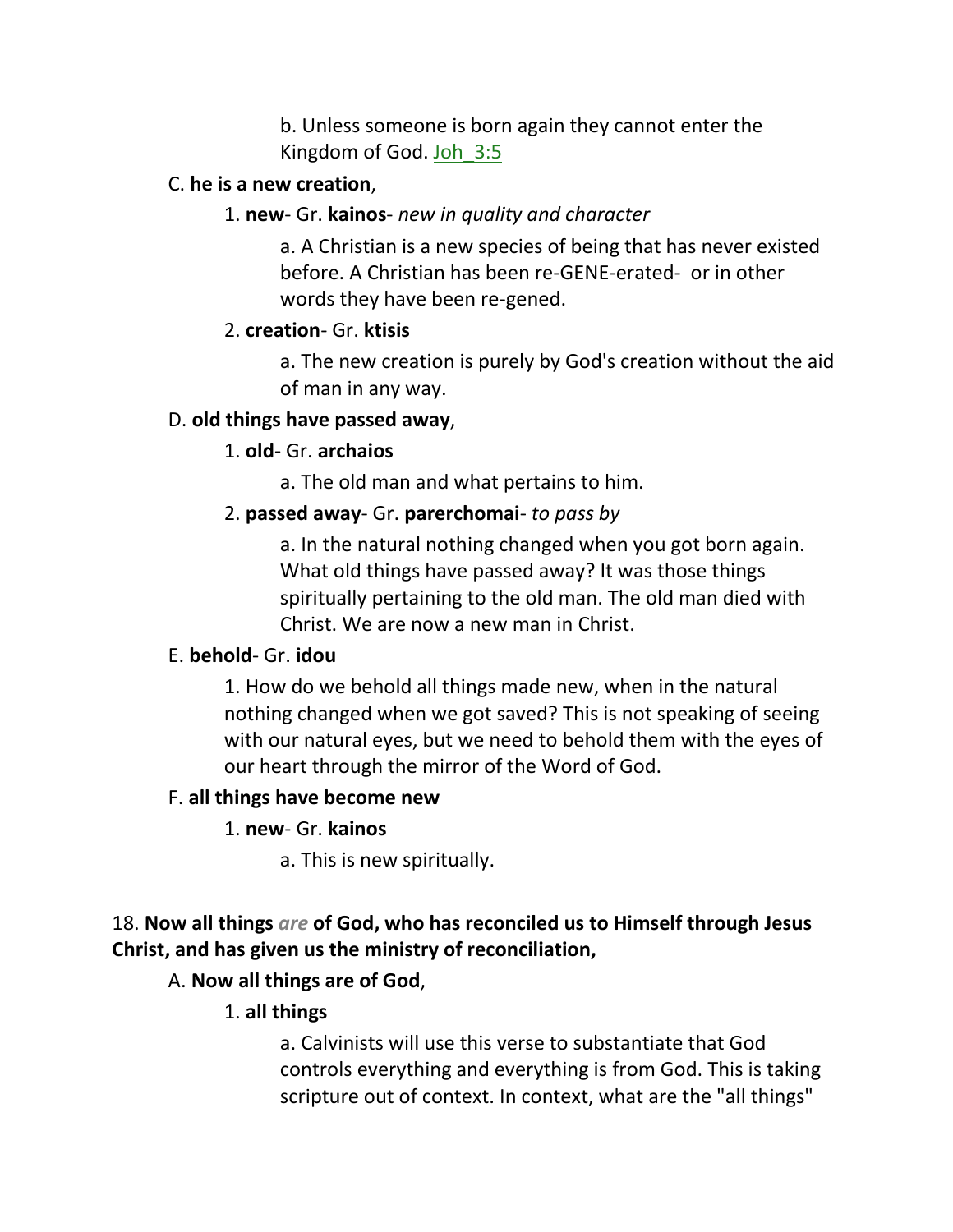Paul is talking about here? It is all the new things that come with the new birth that we saw in the last verse. This verse cannot be used to say everything in the earth today including evil and sickness is from God.

#### 2. **of God**

a. All of the new things spiritually in Christ is from God the Father as a source.

## B. **who has reconciled us to Himself through Jesus Christ**,

### 1. **reconciled**- Gr. **katallasso**- *to change, exchange; to reconcile*

a. God's wrath against man has been appeased in Christ Jesus. All that separated Him [sin and the law] from man has been removed by Jesus' work on the cross. The only thing now standing between a sinner and God is Jesus Christ. Jesus died for all sins. Sins are no longer a barrier between God and man. The only thing that stands between God and man is a door. Jesus is the door of salvation. Someone must enter the door of salvation through Jesus and they will experience the reconciliation paid for them by Jesus. John 10:9

b. If someone refuses to come through the door of salvation, they will be guilty of one sin. The rejection of Jesus Christ as Savior. John 16:9 There is no forgiveness or redemption for this sin. Heb. 10:26 - [the sin mentioned in this verse is the rejection of Jesus as Savior]

### 2. **to Himself**

a. God the Father took it upon Himself to remove the hostility that was between Him and man.

# 3. **through Jesus Christ**

a. The barriers between God and man could only be removed by One person- the God-man Jesus Christ. He was the only one qualified to pay for man's sin and He fulfilled the Law and removed it.

### C. **and has given us the ministry of reconciliation**

### 1. **given**- Gr. **didomi**

a. This was given as a stewardship.

### 2. **ministry**- Gr. **diakonia**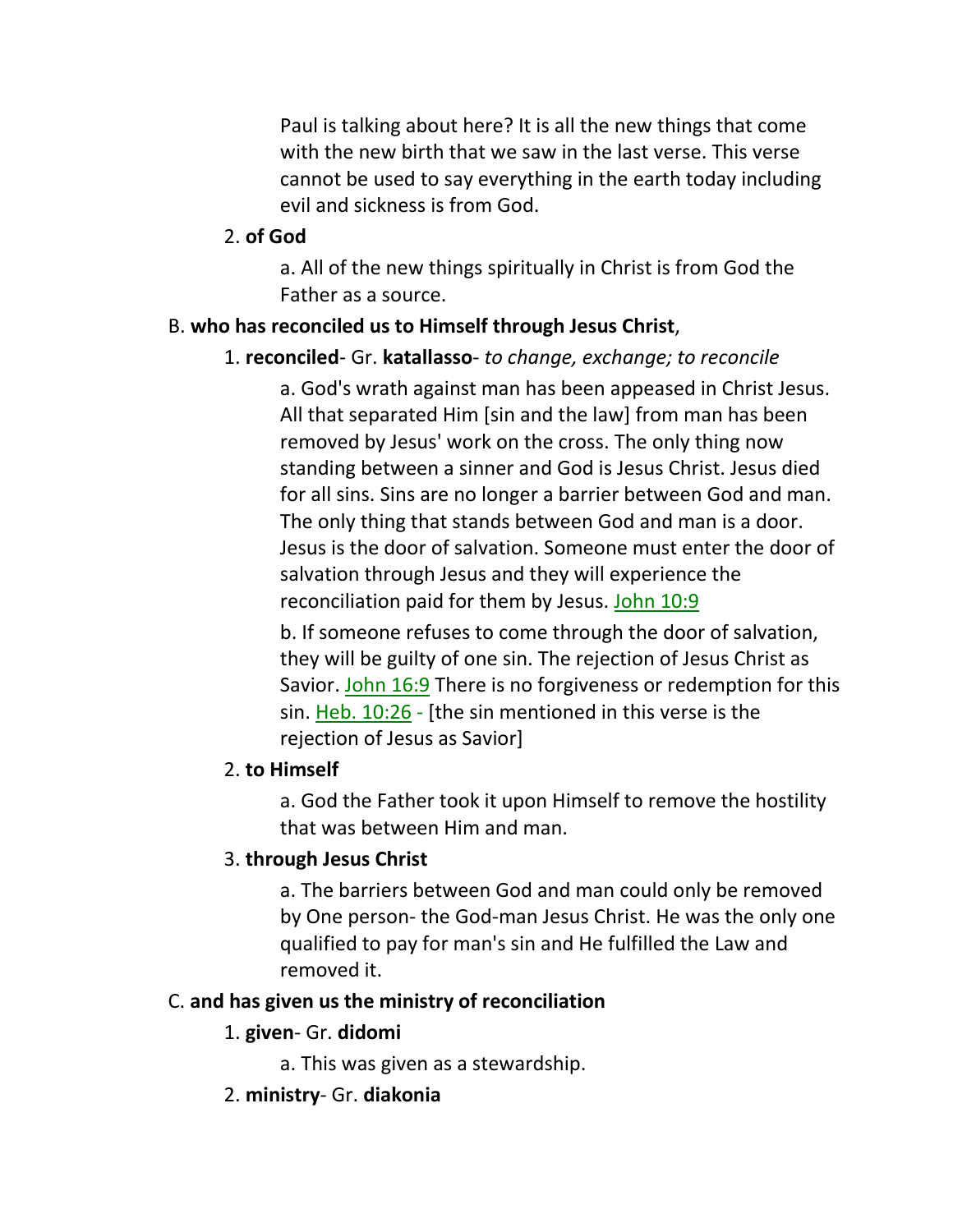a. Here we see we have been given the ministry of reconciliation. Universalists say Jesus already fulfilled this ministry and we are not needed at all.

b. The fact is that we have been given the gospel of reconciliation to preach to the world. This message is that Jesus died for sins, and by receiving Him by faith, we can be forgiven and saved. Whoever calls on the name of the Lord shall be saved, but someone needs to hear the gospel first, which means someone must go and preach the gospel. This is our job.

3. **reconciliation**- Gr. **katallage**- *an exchange; reconciliation, restoration to favor*

a. We are to preach the gospel of reconciliation to the world.

b. We must receive the reconciliation for it to benefit us. Rom\_5:11

19. **that is, that God was in Christ reconciling the world to Himself, not imputing their trespasses to them, and has committed to us the word of reconciliation.**

A. **That is**,

B. **that God was in Christ reconciling the world to Himself**,

1. **God**

a. God the Father

2. **in Christ**

a. Jesus Christ is the second member of the God-head. 1Ti 3:16 As God Jesus could represent God to man. Also, the divine life in Jesus' blood could redeem us from all sins past, present, and eternal future.

3. **reconciling**- Gr. **katallasso**- *to change, exchange; to reconcile*

### 4. **world**- Gr. **kosmos**

a. Again, Jesus died for the whole world, not for just a select number as Calvinism claims.

#### 5. **Himself**

a. God took the initiative to redeem man.

C. **not imputing their trespasses to them**,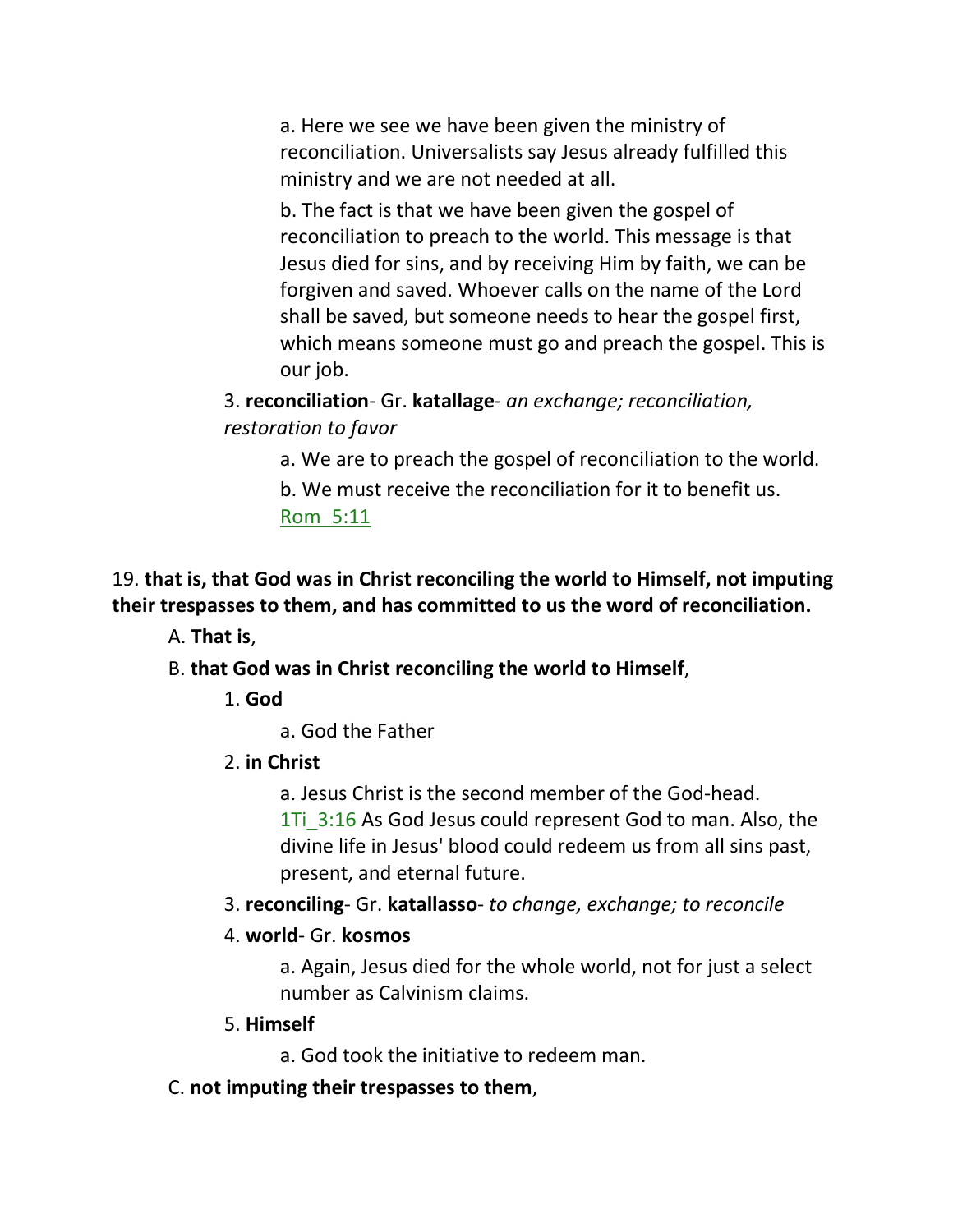1. **imputing**- Gr. **logizomai**- *to count, calculate; to count, enumerate, to set down as a matter of account, to impute, to account*

a. All of mankind's trespasses and sins were imputed to the Person of Jesus Christ on the cross. He paid the price for them which was death.

2. **trespasses**- Gr. **paraptoma**- *to fall by the wayside, fault, lapse, error, mistake, wrongdoing*

a. Sin and trespass is not the same thing. Sin is any deviation from God standard of perfection. Trespass is the known breaking of God's law or will. You can sin and not commit a trespass, but you can't commit a trespass, and not sin. All sins and trespasses were placed on Jesus, and He paid for them in full.

#### D. **and has committed to us the word of reconciliation**

1. **committed**- Gr. **tithemi**- *to place or set*

a. This is the Great Commission in which we are given the stewardship of the gospel to preach it to the world. We are saved by grace through faith, but faith comes by hearing the gospel proclaimed. That is our commission from the Lord. Eph\_2:17

2. **word**- Gr. **logos**- *word or message*

3. **reconciliation**- Gr. **katallage**- *an exchange; reconciliation, restoration to favor*

20. **Now then, we are ambassadors for Christ, as though God were pleading through us: we implore** *you* **on Christ's behalf, be reconciled to God.** 

A. **Now then**,

#### B. **we are ambassadors for Christ,**

1. **ambassadors**- Gr. **presbeuo**- *to be elder; to be an ambassador, perform the duties of an ambassador*

a. An ambassador represents their home country. They are governed by the laws of the country they are from. They are resourced from the home country they are from, not the one they are living in as an ambassador. We are ambassadors of heaven on earth. We are to live by the laws of heaven, and be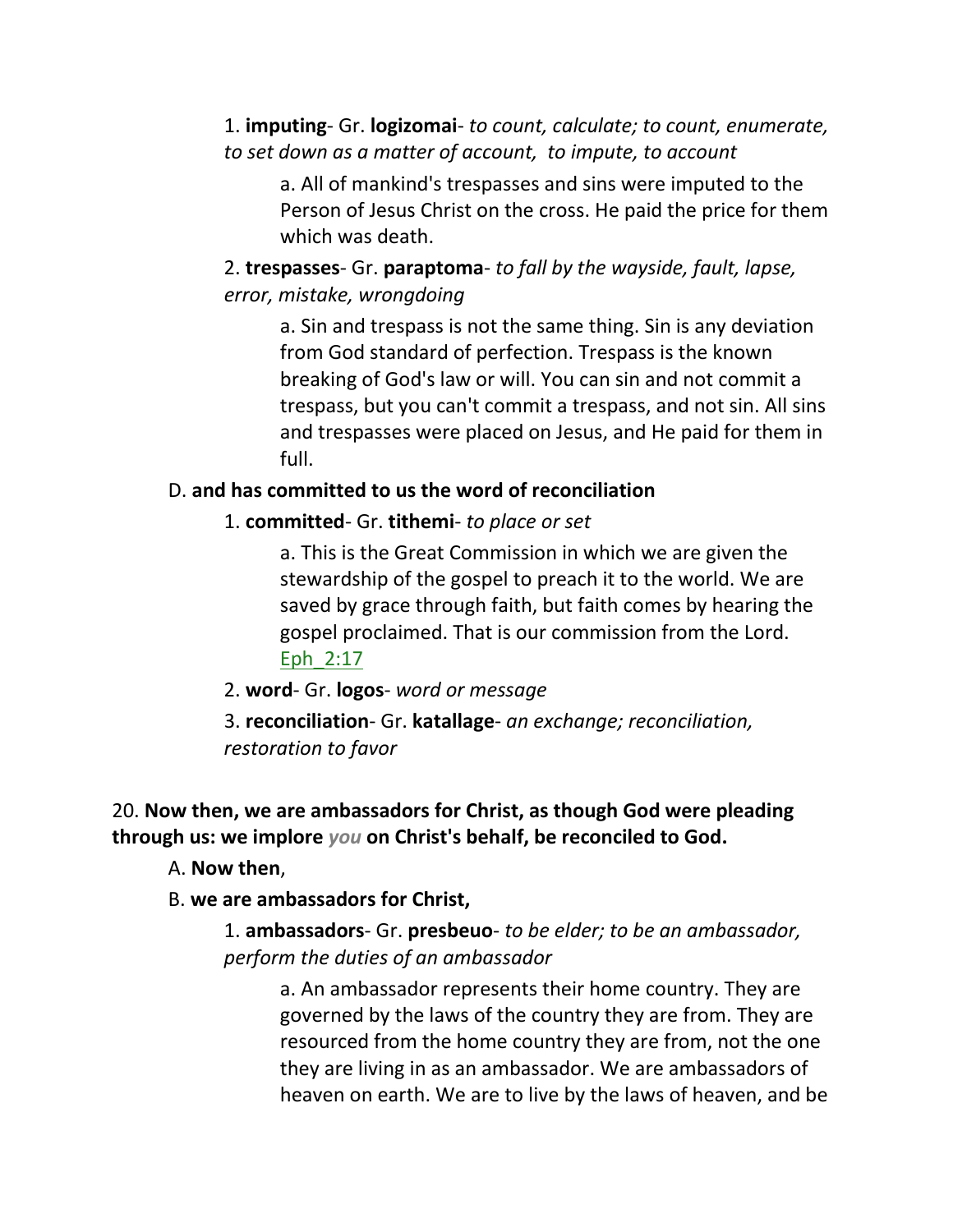resourced from there, not here on the earth.

b. We will be removed before the Tribulation period because all ambassadors are removed before war is declared on a country.

c. As ambassadors we have a message from our home country to earth. It is the gospel of reconciliation.

#### C. **as though God were pleading through us**

#### 1. **pleading**- Gr. **parakaleo**- *to exhort*

a. God pleads through us when we share the gospel with others. God is partnering with us. He won't do it without us.

#### D. **we implore you on Christ's behalf,**

#### 1. **implore**- Gr. **deomai**- *to request, ask, beseech*

a. We need to share the gospel, but also at the end ask them if they will recieve it.

#### 2. **Christ's behalf**

a. Jesus Christ began to do and teach in His earthly ministry. He has ascended to His father and committed to us Him ministry where we take up with his works and teachings on earth.

#### E. **be reconciled to God**

#### 1. **reconciled**- Gr. **katallasso**

a. *In the previous verse the apostle said he has been given the message of reconciliation. He has been sent forth to preach this message to mankind. We would like to suggest that from 5:20 through 6:2 we have a summary of the word of reconciliation. In other words, Paul lets us listen to the message which he preached to the unsaved as he went from country to country and continent to continent. It is important to see this. Paul is not here telling the Corinthians to be reconciled to God. They are already believers in the Lord Jesus. But he is telling the Corinthians that this is the message which he preaches to the unsaved wherever he goes*. -Believer's Bible Commentary

b. God has done the work on His side to reconcile all men, however, on man's side they must receive and agree to the terms of reconciliation which is faith in Jesus Christ.

c. It takes two parties to experience reconciliation. One party